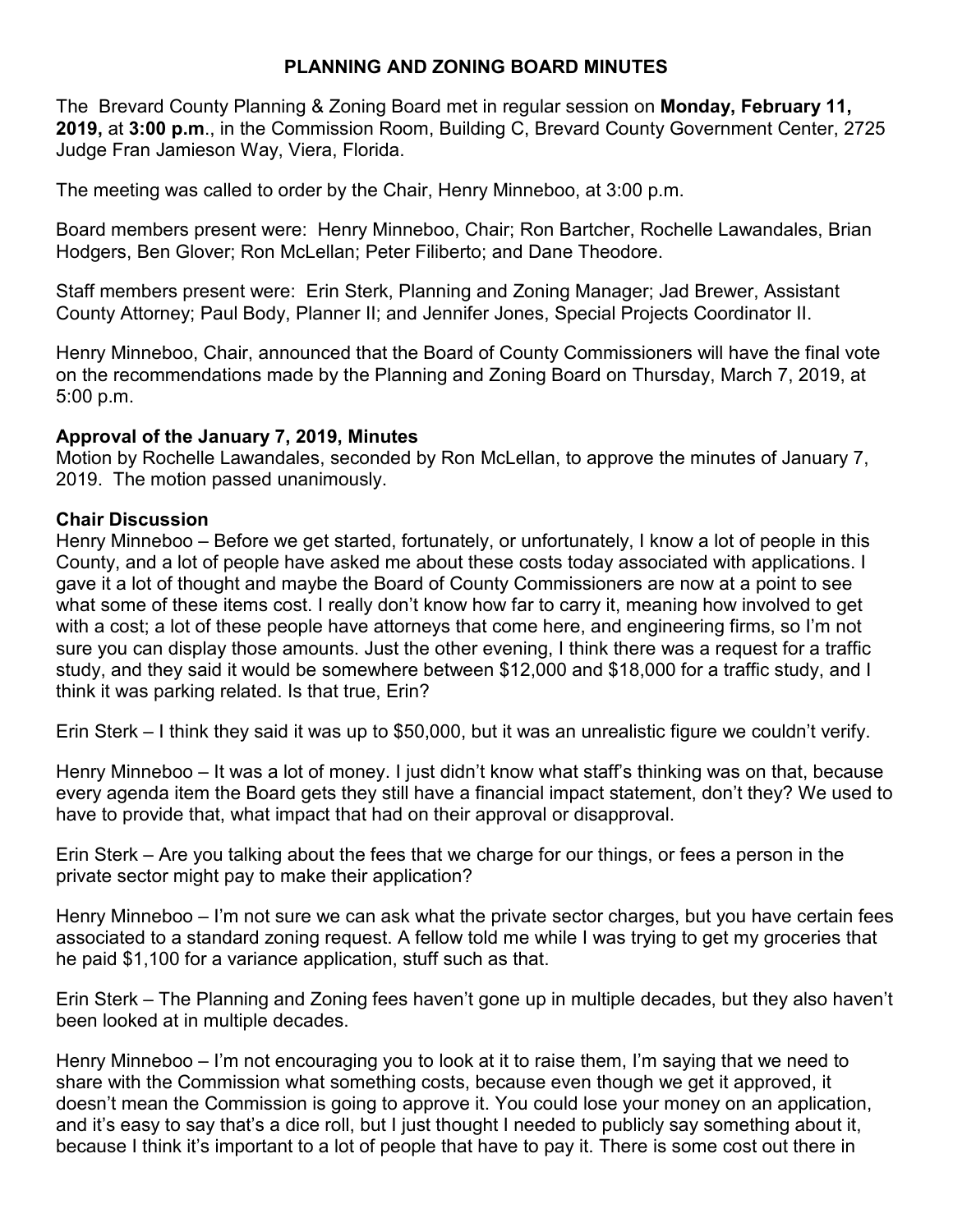excess of \$50,000 or \$60,000, and it may be a bigger project, but just the fees alone, so before we get started today, give me your take on that.

Erin Sterk – I guess some of the fees we have a hard time combatting and what the repercussions would be is when it comes down to doing a traffic study, or that gentleman was citing a site plan figure, so that's expanding a commercial business and he's going to have to do a site plan, and that's all private sector-governed on how much that costs. Those fees are not our fees. Those Land Development fees were looked at recently, and amended, but the Planning and Zoning fees haven't been.

Henry Minneboo – What about our fees? By 'our', I mean your fees. If an individual comes and wants to do a variance change, there's a fee associated with that, do we put it on the agenda item that these people paid \$2,000 or \$3,000 to get a variance?

Erin Sterk – No. It's more in the range of \$600 for a variance, and we do price breaks when you apply for more than one, where the second and third would not be as costly, but no, we don't do that. We could do that.

Henry Minneboo – Is it worthwhile, or just another exercise?

Erin Sterk – That's the perception of the board.

Jad Brewer – That's up to the board, but I can tell you that I've talked to another department, not about Planning and Zoning issues, but the advertising rates in the newspaper, which I believe we include in Planning and Zoning, have gone up so much that by the time the process is done there's about \$100 left for staff when they put in multiple hours. They're doing it at a negative.

Henry Minneboo – They tell me the obituaries have declined because of advertising.

Jad Brewer – It's \$400 or \$500 just for proper advertising, and we only have one newspaper that meets all the requirements.

Henry Minneboo – Without taking a lot more time, would you guys look into it and give some thought.

Jad Brewer – I'm afraid if we look into it they'll go up.

Henry Minneboo – Then don't look.

### **M&R United, Inc. (Carmine Ferraro):**

A change of zoning classification from BU-1 (General Retail Commercial) to BU-2 (Retail, Warehousing, and Wholesale Commercial). The property is 13.27 acres, located on the west side of Grissom Parkway, between Cinnamon Fern Boulevard and Ranch Road. (No assigned address. In the Port Saint John area.) (18PZ00156) (District 1)

Henry Minneboo – You want to table?

Carmine Ferraro – Yes, sir. My name is Carmine Ferraro, Carmel Development, and we would like to request a 30-day tabling. We've been working with staff and we'd like to come back with a very comprehensive site plan that is going to address all of the comments. There is a lot involved, so if you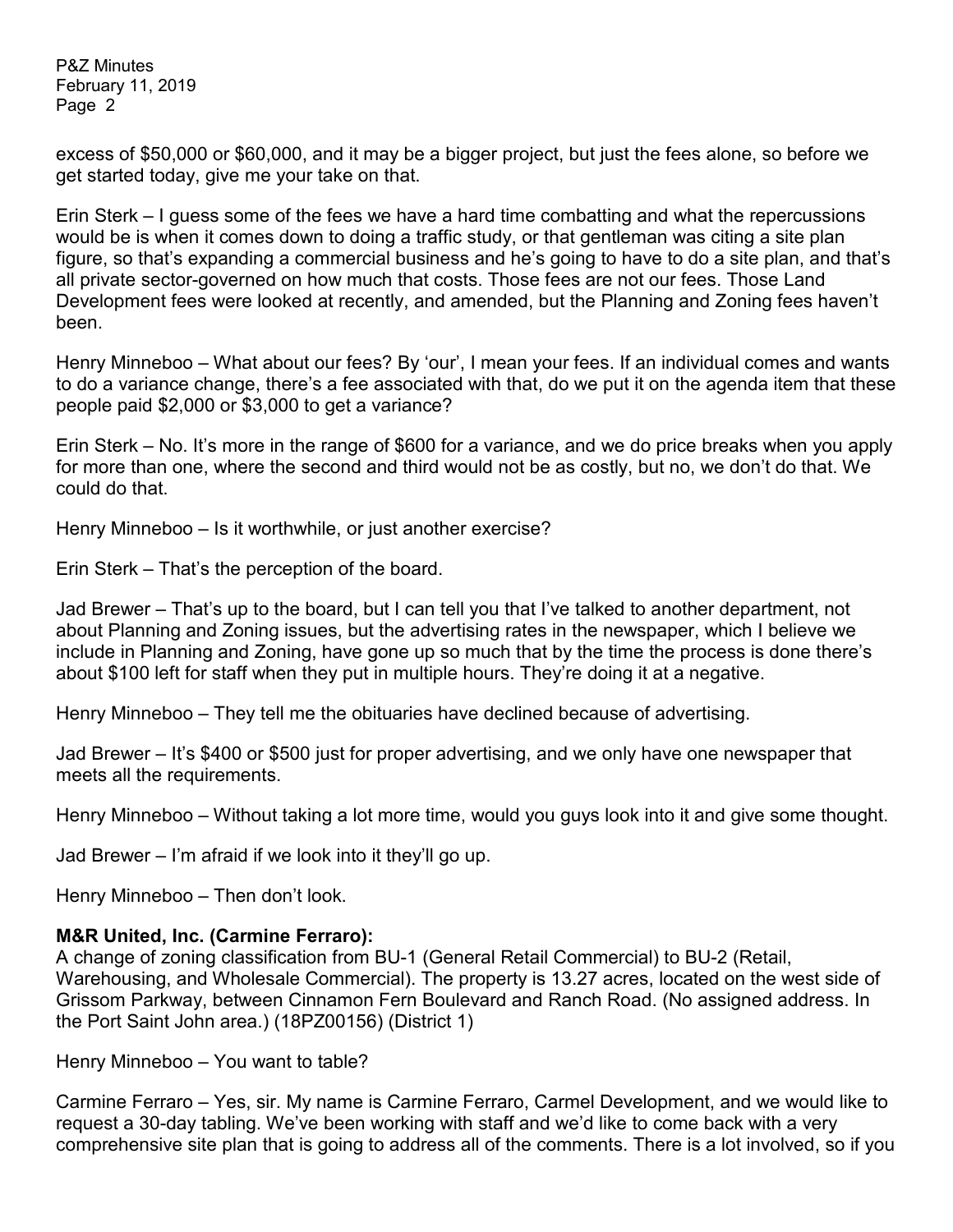would give us an indulgence of 30 days we'll be prepared to come back before you and have our item heard. I will also make myself available when I step outside, if any members of the public who did take time to come here and want to speak with me, I'll make sure I get information, and in that 30-day period we will hold a neighborhood meeting. We've held off on that because now we're changing the site plan.

Henry Minneboo – You have not had a discussion of significance with the people that may be directly affected?

Carmine Ferraro – We have not had our neighborhood meeting yet.

Henry Minneboo – I'm going to let you table it providing you do that, because that is very critical to this board that the people know about it.

Rochelle Lawandales – Motion to table.

Ron McLellan – I'll second.

Henry Minneboo called for a vote on the motion as stated, and it passed unanimously.

Jennifer Jones – Is that to the March  $11<sup>th</sup>$  meeting?

Rochelle Lawandales – Yes.

Carmine Ferraro – Thank you, very much.

Henry Minneboo – How many people were here to speak? I didn't realize how many people were here. He's got to meet with you and discuss every item that you have concerns with; I'm not saying he's going to solve everybody's problem, but it is now mandatory that he meets with everybody that is impacted by whatever he's doing. Do you know when you can have this meeting?

Carmine Ferraro – We had originally had it on schedule, but we withdrew it because we started working with staff, so since we have the notification addresses, within a week or two we will schedule a meeting. We will have had that meeting before we stand before this board again. We have the mailing labels, so we'll be mailing out to everybody that received notification.

Erin Sterk – Carmine, would it be better served, if we're still headed to the April Board of County Commissioners meeting, just to take into account the public's feedback, and then revise whatever plans, and then get those materials back out to this board, do you think that we can go to the Local Planning Agency date in March, and that would give us a couple more weeks. It would still get you to the same Board of County Commissioners date.

Carmine Ferraro – What's the date of the Local Planning Agency?

Erin Sterk – The 25<sup>th</sup>, and that still gets to the April 4<sup>th</sup> Board of County Commissioners meeting.

Carmine Ferraro – We can do that, absolutely.

Erin Sterk – That way, if you have anything that comes out of that, and you revise anything from that, we have time to get it back to this board.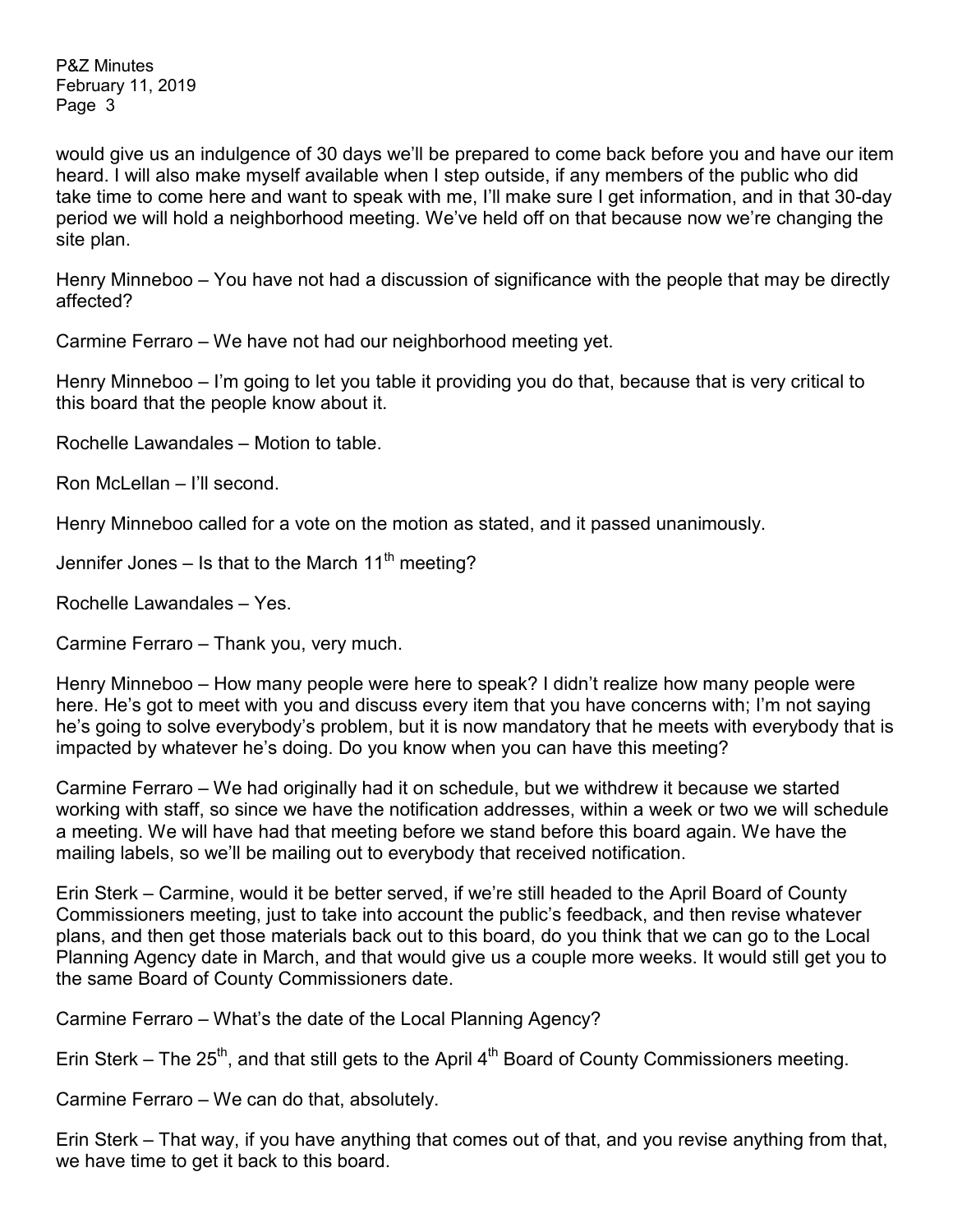Henry Minneboo – Everybody that's come here today, it's better if you guys work it out without us. We deal with technical issues, and usually the people do a lot better job than we do.

Ron McLellan – It just puts us on a level playing field.

Ron Bartcher – I heard a question from one of the members of the audience. When he mails out his notice, who is he going to mail it to, the people who are within 500 feet of the development, like the County does, or is it going to be a more general mailing?

Henry Minneboo – You have a mailing list already, don't you?

Carmine Ferraro – We have the same mailing list that the County staff sent notification to, so it is a 500-foot radius.

Henry Minneboo – These people found out by the County's mailing list?

Carmine Ferraro – Yes, sir, and there's also a sign on the property as well.

(several members spoke from the audience but were inaudible)

Henry Minneboo – Can he do that outside, get the names of the people who were missed?

Erin Sterk – Yes, and he can post the meeting date by his sign, or get extra names, but the radius package that we produce and the courtesy notice the County sends out is within 500 feet.

(A member spoke from the audience but was not identified for the record)

Erin Sterk – This property is outside of the special district boundary, so it isn't scheduled to be heard by that board. That body is a recommending body to this body, and we can't insert an extra advisory board in the process. We can take into consideration all the comments of this advisory board, so we'll be sure he has all that information. If you all have a distribution network, like it seems you do, take the date and time of the meeting and circulate it.

(A member spoke from the audience but was not identified for the record)

Erin Sterk – Staff is here, and you can get our information from us and email us, and we can send you out information one-on-one, even if you're outside of that 500-foot radius, it is public record, and if you have public comment you're welcome to send them to us. He's hosting a meeting with beyond 500-feet worth of people.

(A member spoke from the audience but was not identified for the record)

Jad Brewer – Mr. Minneboo, I'm not sure this is the place to argue the ordinance and statutes.

(A member spoke from the audience but was not identified for the record)

Henry Minneboo – Can we get them to fill out a card in the back, and try to do it that way?

Erin Sterk – Sure, if we just want to start a list and get contact information. I think Carmine is willing to do that directly right now, but it's not really something that staff traditionally facilitates unless you're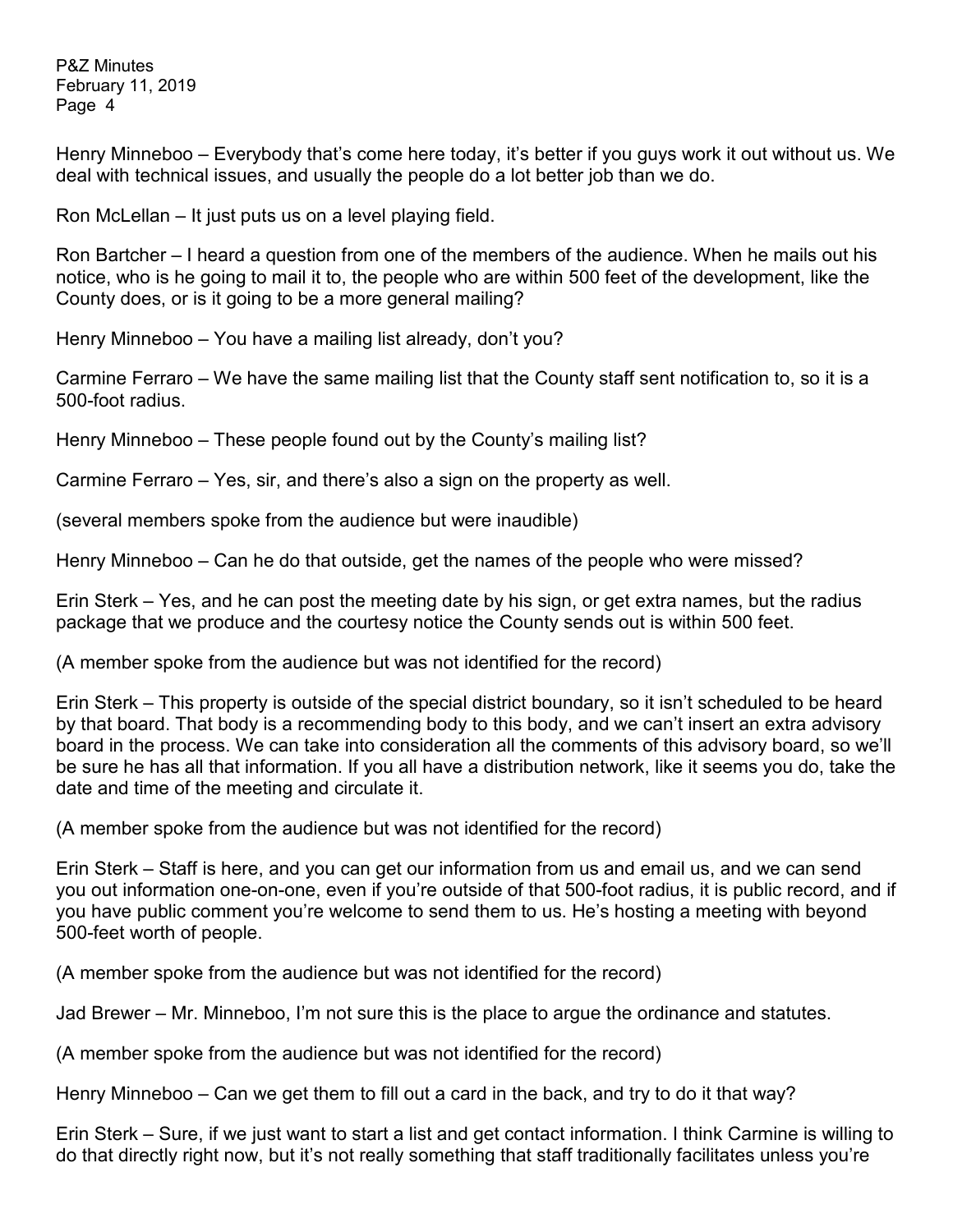trying to get information from staff. Paul, if you don't mind going to the back of the room and taking down some names and we can communicate what new information we get when it is received. This meeting serves as the notice for the next meeting, so when they make a motion to table it to a certain date that is when it will be heard.

Rochelle Lawandales – I'll make another motion to accept the March  $25<sup>th</sup>$  date as the date of the hearing for M&R United.

Brian Hodgers – Second.

Henry Minneboo called for a vote on the motion as stated, and it passed unanimously.

#### **Manda Lajoie Taylor:**

A change of zoning classification from GU (General Use) to AU (Agricultural Residential). The property is 2.38 acres, located on the east side of Florida Palm Avenue, approximately 0.18 miles north of Areca Palm Street. (5125 Florida Palm Avenue, Cocoa) (18PZ00145) (District 1)

Claude Lajoie – Claude Lajoie, 5265 Cangro Street. My daughter acquired this property in 2004 and it's at 5125 Florida Palm Avenue, and we're looking to get it rezoned from GU to AU.

Henry Minneboo – What are you going to do on this property?

Claude Lajoie – We'd like to build a house.

No public comment.

Rochelle Lawandales – I move approval.

Ron McLellan – Second.

Henry Minneboo called for a vote on the motion as stated, and it passed unanimously.

### **William Emmons and Laurie Turner:**

A change of zoning classification from RU-1-7 (Single-Family Residential) to SR (Suburban Residential). The property is 0.81 acres, located on the east side of North Singleton Avenue, approximately 165 feet north of Parker Street. (2295 North Singleton Avenue, Mims. (18PZ00147) (District 1)

William Emmons – William Emmons, 1035 North Dixie Avenue, Titusville. I'm the co-owner of the property located at 2295 North Singleton Avenue. This is a vacant lot, 0.81 acres. After speaking with Planning and Zoning we were told the existing zoning on the property, currently RU-1-7 is not consistent with the Future Land Use designation. In order to develop the property we are requesting a zoning change of SR. Our intent is to develop the property with one single-family residence.

No public comment.

Rochelle Lawandales – Does staff have any comments on this one?

Erin Sterk – No, it's a challenge when you look just at the zoning map to see how this fits in; there's a sea of RU-1-7 (Single-Family Residential) around them, but a lot of that retains pre-existing rights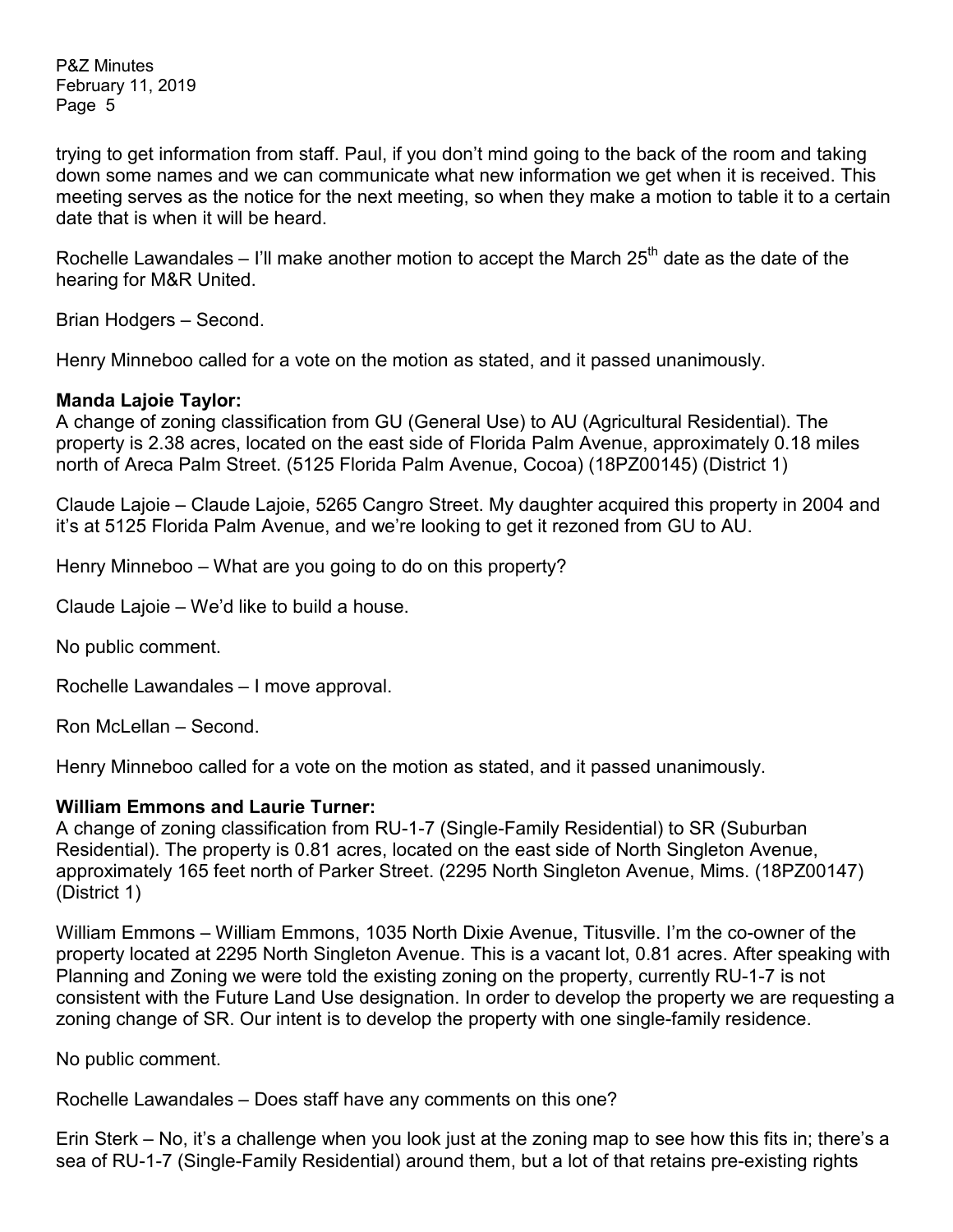prior to the Comprehensive Plan coming into place. This is kind of just a hoop you have to go through and it's pretty consistent with the development pattern.

William Emmons – What we're proposing to build is pretty similar to the houses located around the property.

Rochelle Lawandales – I move approval.

Ron McLellan – Second.

Henry Minneboo called for a vote on the motion as stated, and it passed unanimously.

#### **James and Jennifer Mutter:**

A change of zoning classification from GU (General Use) and RU-1-13 (Single-Family Residential) to BU-1-A (Restricted Neighborhood Commercial). The property is 1.15 acres, located on the north side of West Main Street, approximately 145 feet west of Holder Road. (4218 West Main Street, Mims) (18PZ00150) (District 1)

Jimmy Mutter – I'm the owner of 4218 West Main Street, and I'd like to try to get it rezoned so we can open an office there in the near distant future.

Henry Minneboo – Is that just over an acre?

Jimmy Mutter – Yes.

No public comment.

Ron McLellan – You have frontage on Main Street?

Jimmy Mutter – Yes, sir.

Rochelle Lawandales – I move approval.

Ron McLellan – Second.

Henry Minneboo called for a vote on the motion as stated, and it passed unanimously.

### **Joseph Brandon and Nikki Thomas:**

A Small Scale Comprehensive Plan Amendment from Residential 1 and Residential 1:2.5, to all Residential 1. The property is 3.15 acres, located on the southeast corner of County Line Road and Dixie Way. (6705 Dixie Way, Mims.) (18PZ00153) (District 1)

### **Joseph Brandon and Nikki Thomas:**

A change of zoning classification from AU (Agricultural Residential) to RR-1 (Rural Residential). The property is 19.75 acres, located on the southeast corner of County Line Road and Dixie Way. (6705 Dixie Way, Mims) (18PZ00154) (District 1)

Joseph Thomas – Joseph Thomas, 6705 Dixie Way, Mims. The first one is the Future Land Use amendment. We have 19.75 acres, and of that, approximately 3.15 acres on the Future Land Use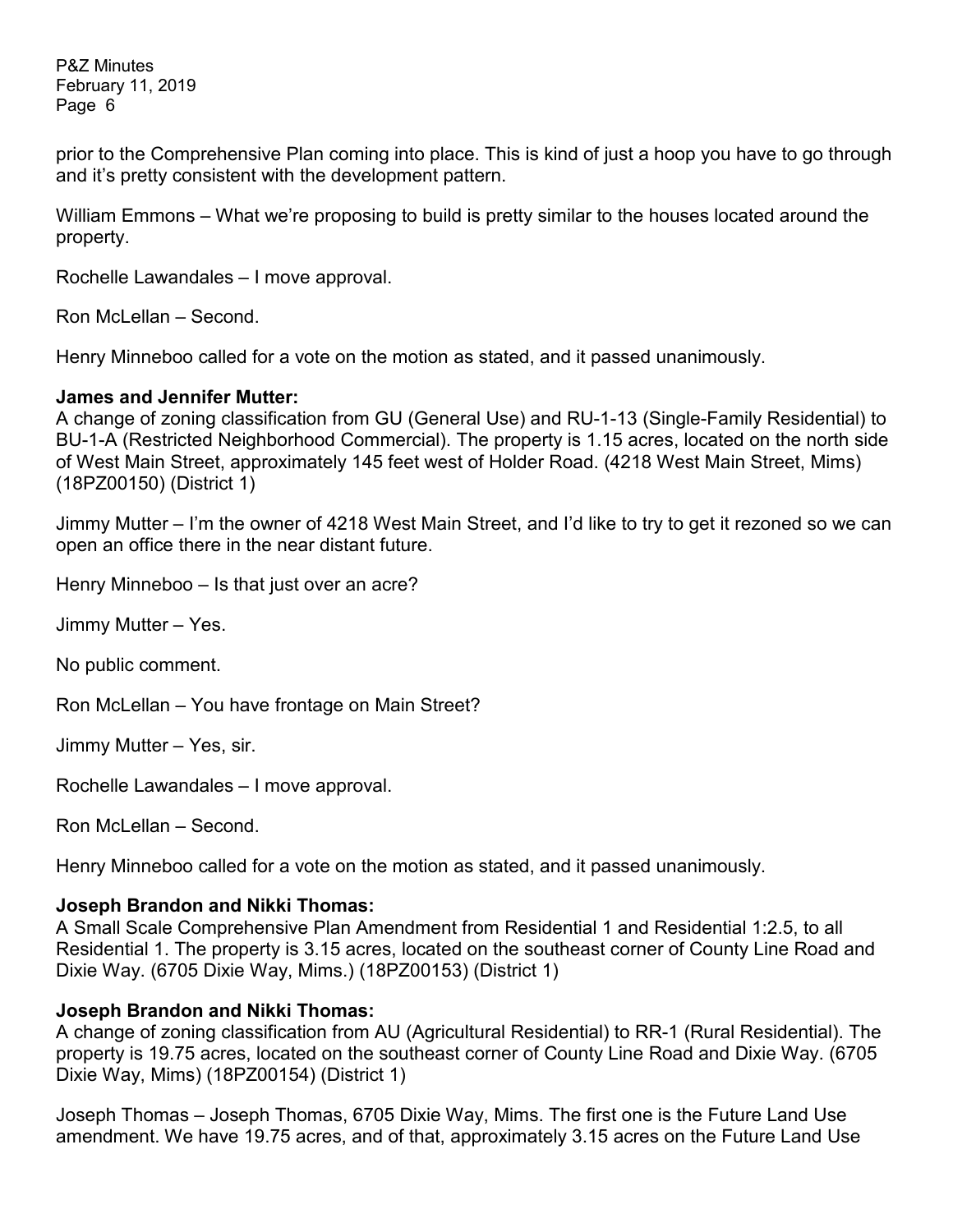map is zoned Residential 1:2.5, and we're asking to change that boundary to match the property line, which would make the entire property Residential 1.

#### Public comment

William Goff – My name is William Goff, I live on Huntington Avenue in Scotsmoor. I think everybody knows that end of Scotsmoor they're talking about is an extremely rural area. Anybody doing anything on Dixie Way is also perilously close to the Indian River, and anything that might be done to impact density in that area because of groundwater issues, well issues, which we all have to have up there, I don't think anybody that's come here today in our group wants to see anything tighter than the existing 2.5 acre restriction. In fact, many of us don't think 2.5 acres is large enough. If this proposal would allow a higher density level than that, then I think everybody in our group who came here is wholly against it.

Daryl Burke – My name is Daryl Burke, I live at 3445 Sunset Avenue, Scotsmoor. I have to agree that some of my concerns are the same as Bill's. The water quality is already marginal at best, depending on how frequently the fields are irrigated. People keep moving up there, and we don't seem to have the infrastructure to support a huge population of people. My concern is if it's 19 acres, RR-1, that's 19 homes, 19 wells, 19 septic tanks. If there's an additional 100 acres beside it, what's going to keep that 100 acres from being done the same way? I think the current zoning up there is 2.5 acres, the surrounding properties have 150 feet of road frontage that's County maintained. I just don't think that's the right thing to do for the residents that live up there.

Henry Minneboo – Ron, can you help me a little bit? You certainly have some knowledge.

Ron Bartcher – Yes, I looked at that and I don't have a concern with it, and the reason I don't is that what we're doing is dealing with a 3-acre piece out of the 19 acres. If we leave it alone the way it is, they have 16-plus acres to develop.

Henry Minneboo – That has to come back.

Ron Bartcher – When I look at it I see they're asking for 19 houses instead of 16 houses. It's insignificant. I have done some research on the septic tank issue; they're roughly 3,700 feet west of the river, and one of the things the septic tank study showed was that houses that are close to the river within 50 yards, or actually within just over 200 yards, were significant contributors to the pollution in the river; 200 yards is 600 feet, and these people are 3,700 feet. There may be a problem with water; that, I won't dispute, but I don't see it as a septic tank issue.

Henry Minneboo – They're just taking 3.15 acres off of the 19.

Ron Bartcher – Right, that's really what we're addressing, the 3.15 acres.

Cheryl Barnes – I thought we were addressing the 19 acres, so I'm confused.

Erin Sterk – The Comprehensive Plan Amendment, most of the property retains the Residential 1 Future Land Use designation, and the 3.15 acres has the Residential 1:2.5. They are seeking to rezone the entire 19.75 acres, but the Future Land Use Amendment is just on 3.15 acres.

Cheryl Barnes - So, it's not zoned AU (Agricultural Residential) now?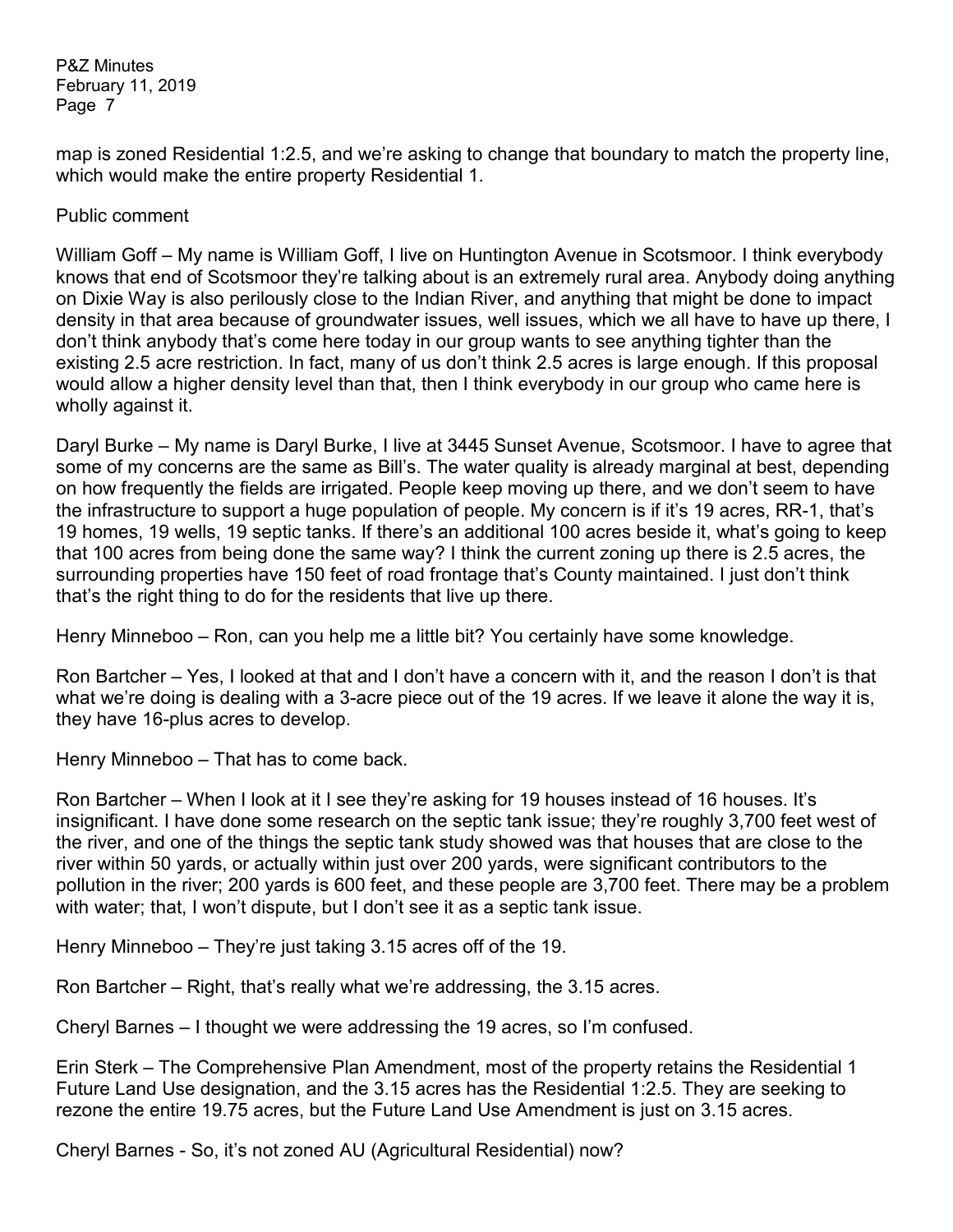Erin Sterk – It is zoned AU, so we're talking about two different things they have to decide today.

Cheryl Barnes – My name is Cheryl Barnes and I reside at 3800 Sam's Lane, Scotsmoor. Our property is approximately 130 feet from this rezoning request. We purchased this property, approximately 50 acres, in January 2001. It was, and is, surrounded by citrus groves, pasture land, and homes on a minimum of 2.5 acres. Our goal was to purchase some land that we could eventually place into a conservation easement, and in December 2005, we were able to place 40 acres into an easement with Brevard County Environmentally Endangered Lands. I mention our easement because I'd like read you a small section from our easement documentation report, which was prepared for EELs (Environmentally Endangered Lands) by The Nature Conservancy. I'm hoping that along with the map that I'll give you that it will give you a better feel for this northeastern corner of Brevard County. "Laney-Barnes land is located approximately one-tenth of a mile south of a portion of the Merritt Island National Refuge, and three-tenths of a mile north of another portion of the refuge. The property is also within four-tenths of a mile from land that is included within the boundaries of the Indian River Lagoon Blueway Florida Forever Project, which was placed on the State of Florida's land acquisition list in 1998. The Blueway project was designed to protect lands along the Indian River Mosquito Lagoon from Volusia County to Martin County, Florida. The project boundaries were also designed to include gaps in ownership within the existing boundaries of the refuge. Preservation of the buffer land surrounding the Blueway Project is vitally important to the preservation and improvement of this ecosystem. Map 1 depicts the location of the Blueway Project, Merritt Island National Wildlife Refuge, and the subject easement tract within a network of conservation lands protected and managed by a combination of State and Federal agencies." Members of the committee, the first sentence of Administrative Policy 3 from the Brevard Comprehensive Plan reads, "Compatibility with the existing or proposed land uses shall be a factor in determining where a rezoning or any application involving a specific proposed use is being considered." I am asking you to consider the impact this subdivision would have on the residents of the area; a significant number of them move to Scotsmoor seeking a rural quality of life and the negative impact to the continuity of the conservation properties and initiatives in northeast Brevard and southeast Volusia County. (Ms. Barnes showed a map to the board. A copy of the map can be found in file 18PZ00154, located in the Planning and Development Department.) This is our easement, and this is the National Wildlife Refuge property, we are here and the proposed rezoning is right here, up against the refuge property. That's the Volusia County line.

Henry Minneboo – You're almost exactly at what we call the north end of the Indian River.

### Cheryl Barnes – Yes.

Nancy Stephens – My name is Nancy Stephens and I live at 6600 Possum Lane, North Brevard County. Everyone was notified within 500 feet of this property. Our property is 1,500 feet, but I am closer to this property in my home than I am my mailbox. It is a very rural area. The smallest tract is 2.5 acres and that 2.5-acre piece was made that way two years ago; it was a 10-acre tract and a mother and child who divided a 10-acre lot to make that 2.5-acre tract. The main thoroughfare for this project would be Volusia County roads. They would go north and then the road coming back west of U.S. Highway 1 is a Volusia County road, and they're narrow. We use them every day and if you've got two cars passing each other, one has to yield off the road a little to let the other one pass. On the Volusia side, their requirements are 10 acres for anything; it's very rural on that side as well. Our concerns, again, we talk about the density and water retention, the natural flow of flooding, the natural runoff going towards the river, being able to support it with emergency, fire rescue, or anything. Who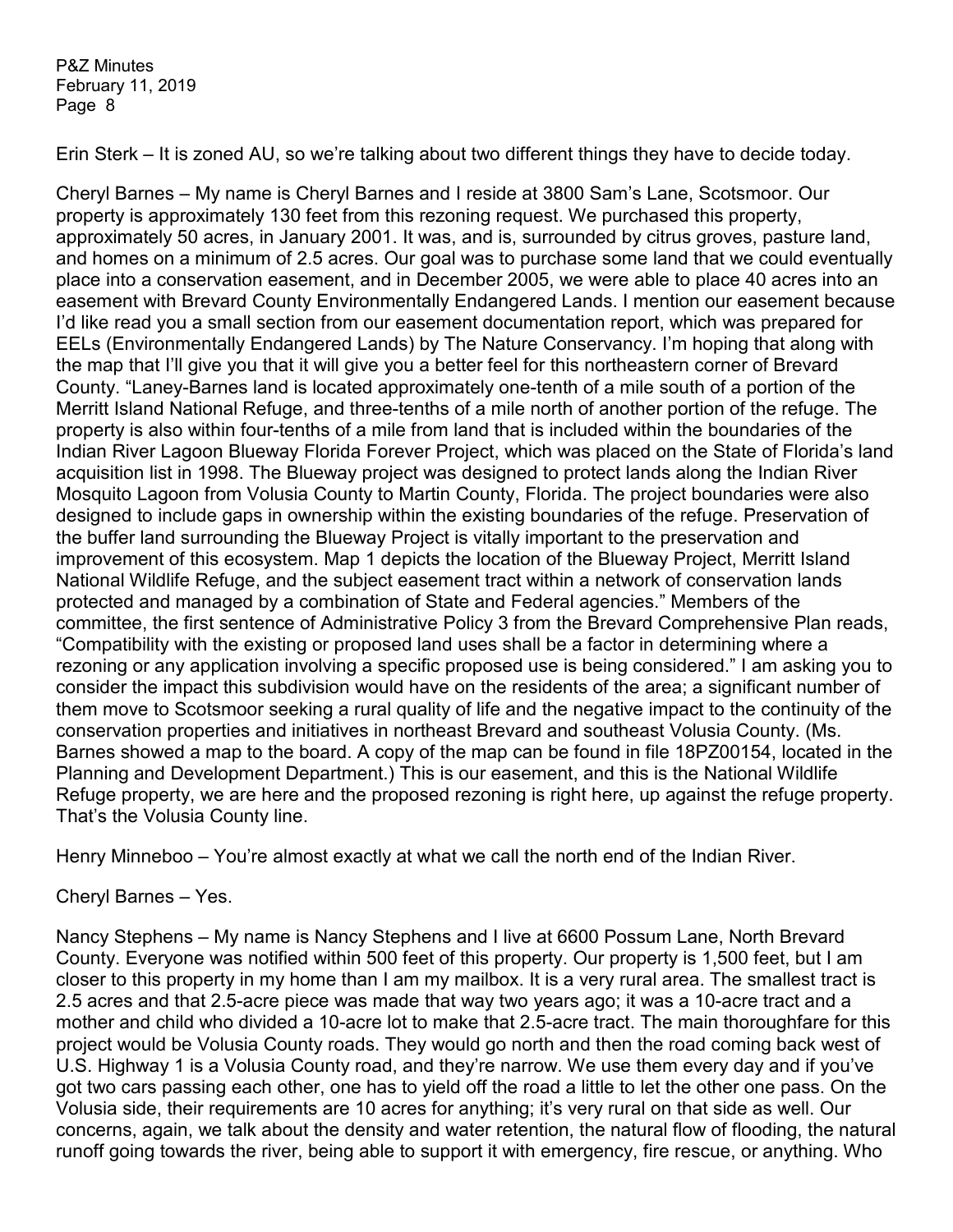is supporting the additional resources? The Small Area Study included Mims and North Brevard, which was 2.5 acres. Our area is even more rural, so we don't understand how we would go less dense than we would allow in a more populated area. Not to intrude on peoples' property rights, but for the future of our land and our use, and the future of what's going to happen to our environment, it's important to us.

Henry Minneboo – Who is grading County Line Road now?

Nancy Stephens – Brevard grades it to a point.

Henry Minneboo – Then Volusia picks it up?

Nancy Stephens – Yes, sir.

Erin Sterk – It's paved, Mr. Minneboo.

Nancy Stephens – County Line Ditch Road is paved, the rest of it is all dirt. County Line Ditch Road travels east and west.

Henry Minneboo – Brevard does one part and Volusia does another part.

Nancy Stephens – Volusia decided to start paving their roads and they started from the south, which was great.

Henry Minneboo – Of the length of that road, how much is dirt now?

Nancy Stephens – County Line Ditch Road is paved from U.S. Highway 1 to Dixie Way, and that's it. Everything else is dirt.

Henry Minneboo – Thank you.

David Laney – My name is David Laney, I live at 3800 Sam's Lane, my wife and I have the conservation area that she described. Regarding the small change to the Comprehensive Plan, Florida Statute states a comprehensive plan also has to take into account the impact on the adjacent municipalities, the County as a whole, and the adjacent counties. This property is exactly on the property line of Volusia County, and no one on the Volusia County side received notice. County Line Ditch Road is not paved to a paved road standard. It was graded and they brought in used asphalt shavings and spread it out and rolled it, so it's not what you would typically perceive as far as construction, supportability, and durability. A massive rezoning request in 2005 resulted in the Small Area Study, which was submitted to the Board in 2007. Let's look at what the precedent is for previously approved zoning and redevelopment in five years. (Mr. Laney displayed a large map to the board that was not given to staff.) There is some zoning of one per 10 acres, and others as large as 25 acres. Volusia County has made efforts to establish the continuity of the conservation corridor up the Indian River Lagoon and north. If you look at the actual development that has occurred over the last 19 years since we've purchased our property and began developing it as a conservation area for the County, there has been no land in development in this area in that 19 years, nor any greater density than one house per 2.5 acres. Those houses on Dixie Way are all on 2.5 acres or greater, there is no existing active development within the last three to five years at the density that's being requested. If this rezoning were approved, that would establish precedent. Florida Statute states that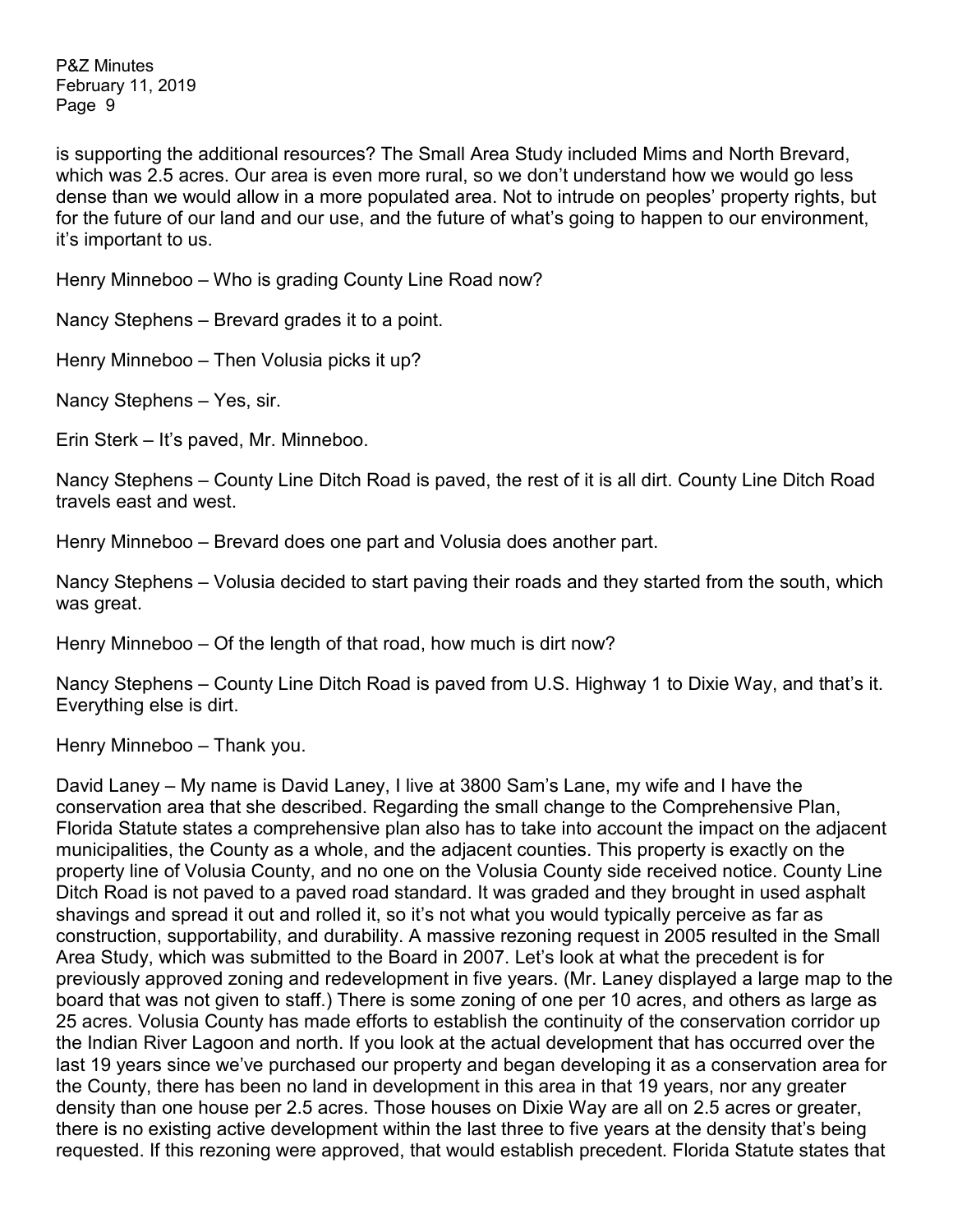the legislature finds that non-agricultural land which neighbors agricultural land may adversely affect agricultural production and farm operations on the agricultural land, and may lead to the land's conversion to other urban non-agricultural uses. If this 19.75 acres is allowed 19 homes, that constitutes as a subdivision in the Florida Statutes. That's where development is not appropriate. The Small Area Plan submitted in 2007 regarding Mims and North Brevard, the community valued agricultural heritage and preserved actual working farmland and the agricultural landscape. Aside from Mims and several smaller settlements, such as Scotsmoor, most of Brevard County north and west of Titusville has been and is still rural. It is important to recall and acknowledge that the area as farming, and is a significant aspect of community character today.

Rochelle Lawandales – Do you live on Sam's Hammock?

David Laney – Absolutely.

Rochelle Lawandales – For that to become a conservation area, did you just apply?

David Laney – No, the Brevard County EELs (Environmentally Endangered Lands) program at that time did not address or allow for contributing a donated easement. Everything associated with EELs back then, we had to buy the easement; that's what they expected and that's what they intended. We didn't ask the County to buy it, we donated it. We went to The Nature Conservancy, we had project studies and evaluations, and we developed a 30-page project of what we would do to that property. Because of the water and lack of drainage, the eastern portion of the property was wet. We rearranged all the drainage on the property; we had three ponds dug to keep water off; then we removed over 3,600 palm trees and planted oak, pine, and other indigenous plants.

Rochelle Lawandales – How many acres is it?

David Laney – It's 50 acres.

Ron McLellan – You mentioned County Ditch Line Road being millings and not proper asphalt.

David Laney – That's correct. It's similar to what Brevard County is doing on Highway 46, west of I-95. It's another problem from the standpoint of the ingress and egress to this property. Dixie Way, running from County Line Ditch Road north, that two miles is all dirt road. It's reasonable to assume that the increased traffic would be on a substandard dirt road.

Ron McLellan – Is County Line Ditch Road a Brevard County road?

David Laney – No, it's Volusia.

Ron McLellan – The residents on the south side of County Ditch Line Road have no pull at all.

David Laney – The residents on the south side of County line Ditch Road are Brevard County.

Ron McLellan – So, you have nothing to do with that road?

David Laney – Correct. And Volusia County doesn't have any input as to what their view would be of the increased traffic on County Line Ditch Road, or on Dixie Way going north from County Line Ditch Road.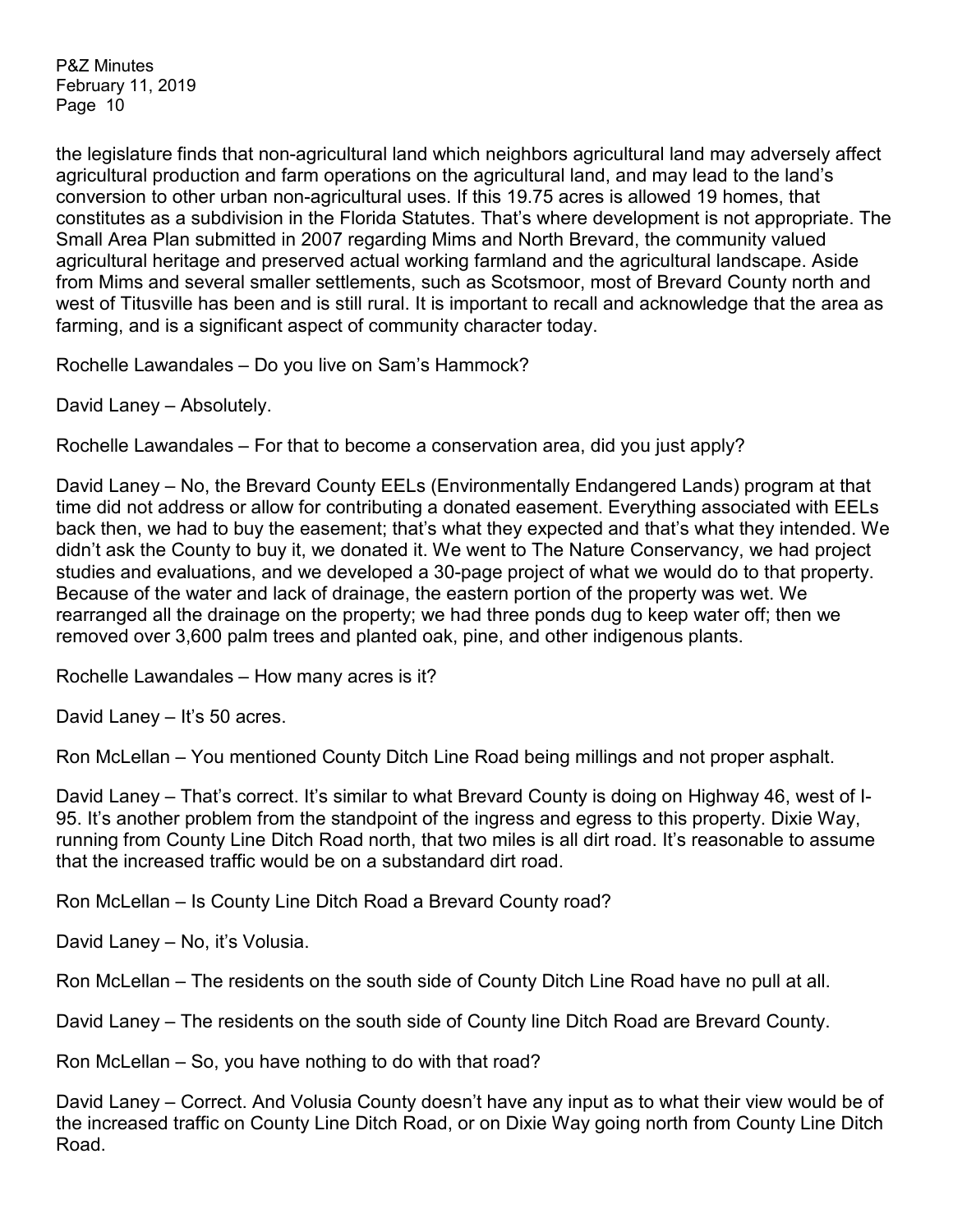Ron McLellan – Volusia County doesn't care what goes on on the south side.

David Laney – I can't say they don't care. An increase in density on land adjacent to their conservation reserves, and the wildlife corridors on their conservation properties, they might have some input on that.

Ron McLellan – My point is if you put more homes in there and you expect Volusia County to fix that road, they're not going to mess with it.

David Laney – I agree. I can't specifically state that they would not fix it, but they have no obligation.

Rose McGinnis – My name is Rose McGinnis, I'm President of the Scotsmoor Community Association. I'm here to let you know that mid-last week is when we were told that the zoning was going to be changed. I live in Scotsmoor, obviously, so I have an axe to grind with that, but I would like you to know that I let the neighborhood know. The property is located at the outskirts of our community, so you wouldn't see those signs easily, so I didn't have a lot of time to let the community know that this may be an issue. I'm sure if more people would have known you would have had probably as many people here as you had for the previous item. That area, if you drive down there, is farms and horses, and there's quite a few trucks already going up and down there from Brevard Lumber. I don't know what their intent is, I guess it's to go to an acre at some point for some of their property, but that's a precedent, and there's a lot of land out there that would no longer be rural. I have been getting phone calls, and this has been a week of knowing that this was going to change. They seem like fine people, they emailed me and I had a conversation with them through email, but Scotsmoor is rural, and we don't have traffic issues. I think that many of the people living there are concerned that that is not a direction they would like us to take on. That's my personal issue, but if they would like to come to the Association at our next meeting and let the community know what their intentions are, maybe that's an avenue to at least let the community know their intention. Obviously, we don't have a say-so, that's your say-so, but the offer is open to them to let the community know what their intention is. My personal side is I would like to see it stay at 2.5 acres. Drive out there, there's dirt roads everywhere, and imagine and influx of homes from 2.5 acres down to an acre, the amount of population that would put on that infrastructure, I can't see it.

Henry Minneboo – We didn't have any confusion on the advertising, did we? I mean, standard advertising?

Erin Sterk – We did the normal 500-foot radius notice. Also, I'd like to address some of the concerns of the public. Our staff coordinated with the Planning and Zoning staff (from Volusia County) on what their Future Land Use designations and zoning classifications would allow for, and we did elaborate on what those density allowances are within the staff report, so we didn't just report on the surrounding properties that are in Brevard alone. We also spoke with the Transportation Department (Volusia County) on the condition of that road. We looked at it from a preliminary concurrency analysis standpoint, which we traditionally don't talk about pavement quality at this level, so we talked with their transportation engineers about what their trip counts were, because we wouldn't have count data for Volusia County roads. They confirmed a range for a local road of that size, but they had not conducted counts on that particular road. They did say that they did not feel that the number of trips generated by this proposed subdivision would have an impact that would trip the level of service standard for that roadway, so we didn't report that in your comments. We did not specifically ask whether or not the pavement condition would support the trips on it. I've not had to ask that question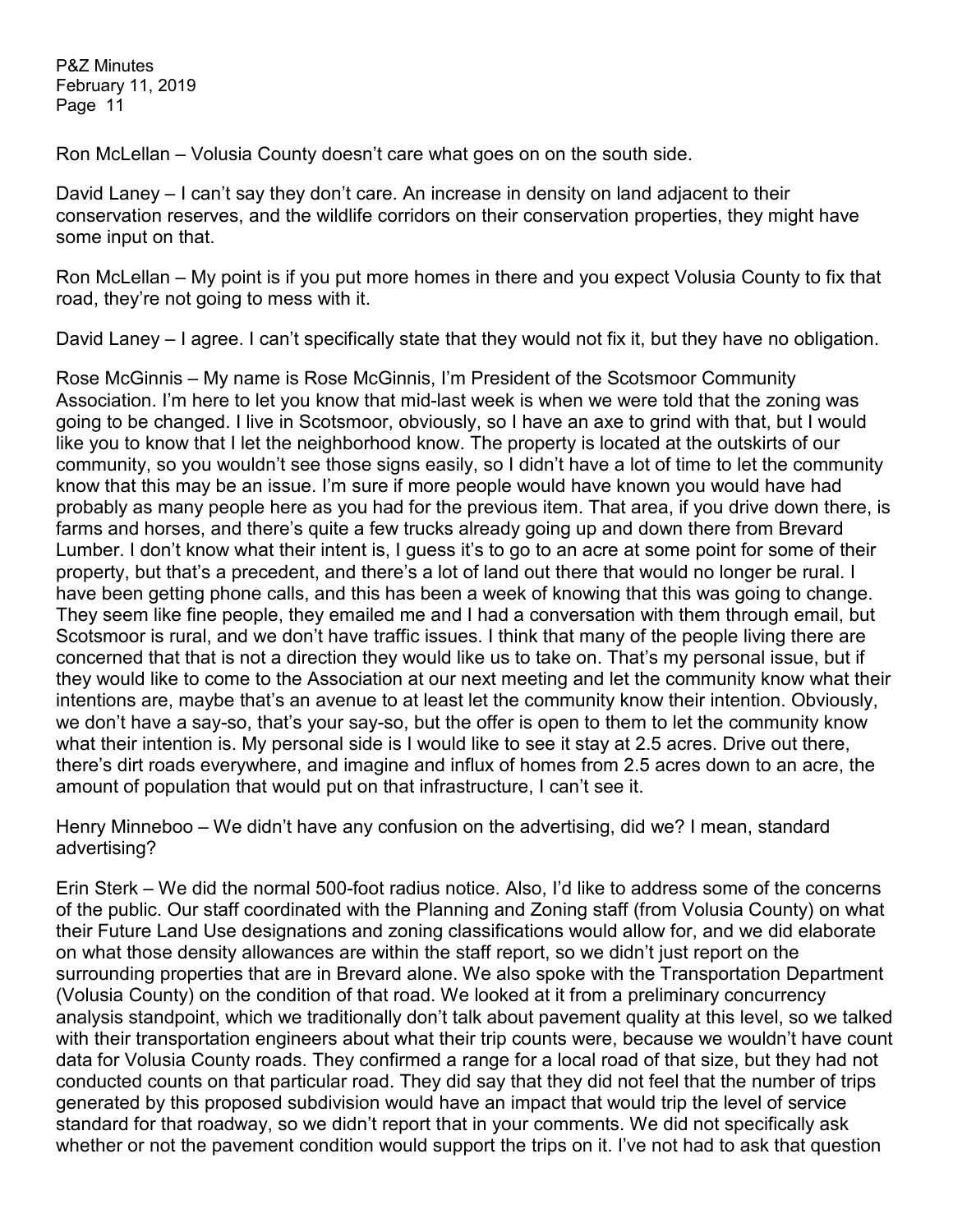before at this level, so I'm just not sure if that's something this board chooses to have us go back and re-evaluate, we certainly can do that, but it wasn't something that they brought up as one of their concerns from their staff.

Henry Minneboo – This is a rather unique situation. I can tell another place that has the exact same issue, which is Keenansville, the County owns roads down there that they haven't seen in a long time, either. Sir, do you want to come up and address everything?

Joseph Thomas – First of all, when I was first up here I was just addressing the request for the land use, so I can't say much beyond that, but the understanding is that's just a Future Land Use so it's consecutive with the property boundaries. Basically, that's all that request is for. The second one, which is the rezoning, yes, we live at the property and we plan on living at the property. Right now, we actually have a mobile home on the property, but we're looking at building ourselves a new home on the property and staying there, so it's going to be our personal development, too. It's in a unique location because of where it's located with County Line Ditch Road and it being labeled as a County maintained asphalt road, which by coordinates allows us to attach it and it meets that criteria. We are planning on paving Dixie Way to County Line Ditch Road, it will be required of us to develop our property. Yes, the property is 19.75 acres, but as far as storm drainage retention and roads, it states in the comments that it's only an addition of nine single-family homes over what the existing zoning is now, which is a 50% increase. Also, on the traffic numbers, it was very minimal the actual impact it would have on the existing numbers on U.S. Highway 1; I think it was less than one-tenth of a percent. Our property is unique because most of the properties in the area do have issues as far as wetlands, lowlands that are in the floodplain; ours happens to be high enough that we're out of them; we do have a tiny bit of wetlands on the back half, but other than that the property is very clean to develop. Addressing one of the biggest concerns in the area, speaking with Rose through emails, is our neighbor has a 100-acre orange grove and he surrounds us on two of the four sides of our property, and I have a letter from him that says he doesn't have an issue with our development, and supports it. If you look at the existing zoning, less than 20% of that is zoned Residential 1, and the other is Residential 1:2.5, and the back portions are five acres, following the analysis they did in Mims, which breaks off from the Lagoon the 5-acre to 2.5 acre, to 1 acre barrier as you approach U.S. Highway 1. When we researched this we looked at all the different prospects of what we could do with the property and we chose to follow this route because it seemed to be clean and pretty much falls in line with what the zoning is and the requirements. I think beyond that, that's about it.

Henry Minneboo – How many people there are living on one acre?

Joseph Thomas – I think the closest one-acre property is 3,600 feet. It addresses it in the comments. Most of the one acre and even smaller parcels are actually in the little hub area of Scotsmoor, which is a couple of miles away, and then it goes out from that. This is unique because we are at the end of the road and we could start paving Dixie Way, which some people want and some people don't, but it kind of starts with a clean place to start; we're not out in the middle of nowhere and we can make a clean development. And it's not 19 homes, I think we're asking for a maximum of 16, and it just depends on the storm drainage. We did a preliminary map with 16 lots, and that's the maximum we could do. I have a copy of that map if you'd like it.

Rochelle Lawandales – No, thank you. They can do a PUD (Planned Unit Development), can't they?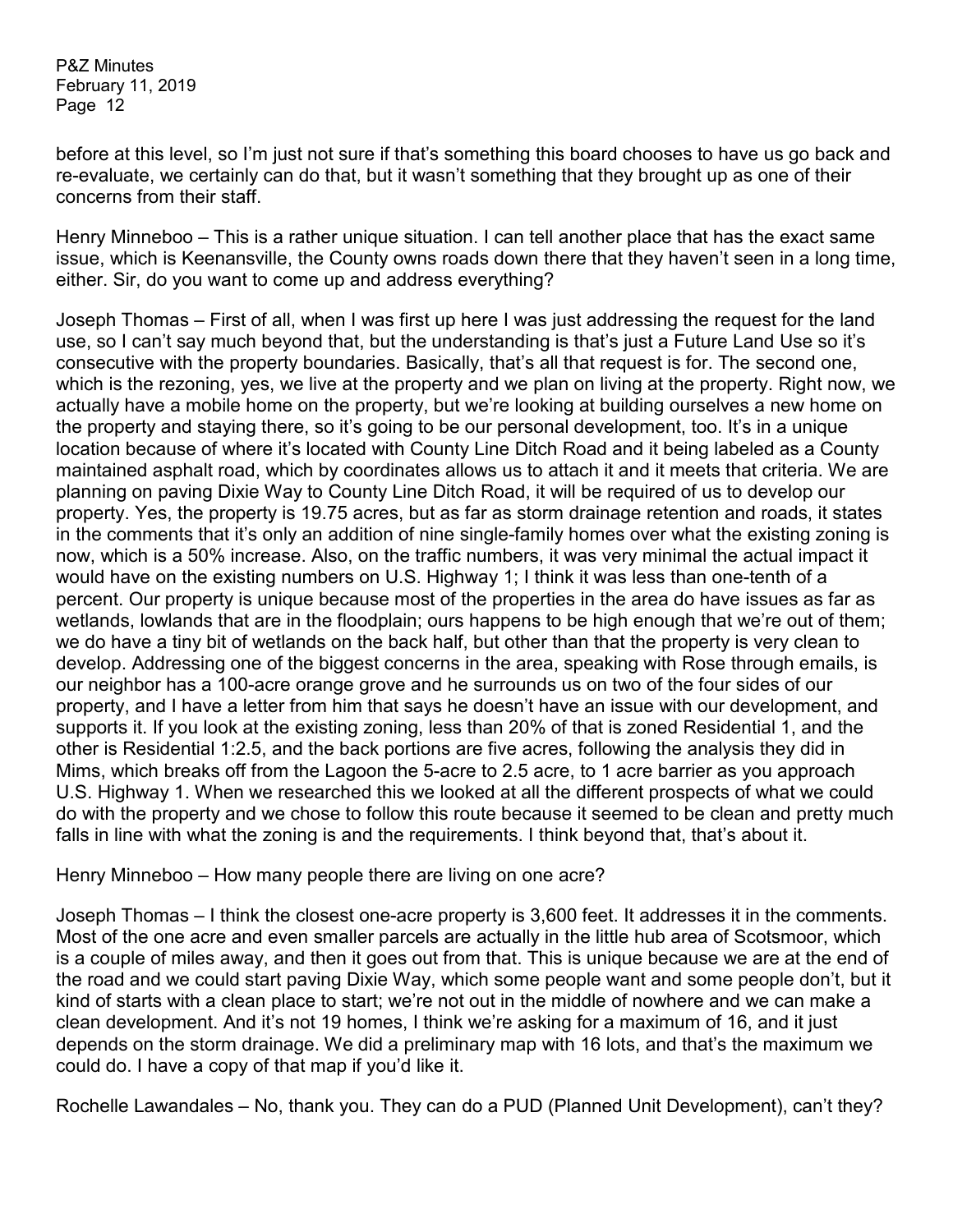Erin Sterk – They can do a PUD (Planned Unit Development), but they would still have to be consistent with whatever Future Land Use designation the property has.

Rochelle Lawandales – On the 3.5 acres, if it remained Residential 1:2.5, it would have to meet that criteria, whereas the rest can meet the Residential 1 criteria.

Erin Sterk – They can do that with PUD or not.

Rochelle Lawandales – Do you still have the Open Space Subdivision?

Erin Sterk – Yes.

Rochelle Lawandales – Have you evaluated that at all?

Joseph Thomas – Yes, the reason why we're looking at it, and by the way, RR-1 (Rural Residential) is considered a rural residential, meaning that's why we went for the rural residential and the one acre, because a lot of people we know moving to the area, you can't have commercial use, but you can have private horses, animals, barns, and by going with a PUD you're opening up area space, but you're going to smaller individual lots, so they kind of lose that ability to have their own little ranches. That's how we're trying to push this, and that's how we're looking at it for our property, is we have our own little ranch there that we can utilize and keep that rural theme going.

Rochelle Lawandales – Are you amenable to meeting with your neighbors?

Joseph Thomas – I'm fine with that. I did speak to the Laney's, and I was trying to get back with them and I kept missing them, but I know what peoples' opinions are. We did speak to the gentleman who owns the grove, and talked to the neighbor next to him, Andy, and he feels the same as him, and also the people across from us. The people around us, except for the Laney's, don't have an issue with it moving forward, it's mainly people outside of that area, so everybody but the Laney's in the 500-foot radius are okay with it.

Brian Hodgers – Is it 15 or 16 units? On this, it says 15 units. I just wanted to get that confirmed.

Joseph Thomas – We're considering one unit our existing, so it will be an additional 15 to what we have. The  $16<sup>th</sup>$  is us.

Brian Hodgers – That puts you at roughly a little over 1.2 acres.

Joseph Thomas – I've got to divide it, and what would happen is some of them would be over, and the ones in the back we are going to do a little larger, at 1.5 to 2 acres.

Brian Hodgers – For staff, if it's over an acre, say 1.2 acres, is that going to be acceptable?

Erin Sterk – Right now, they have AU (Agricultural Residential) zoning, so if you're talking about just coming in and doing something administratively and just going to subdivide, then they cannot do that today, they need the zoning regardless whether or not you approve the Future Land Use designation. They could stagger their development pattern. If the Future Land Use were not to be approved and the zoning were to be approved, they could stagger it where there is larger lots in the back on the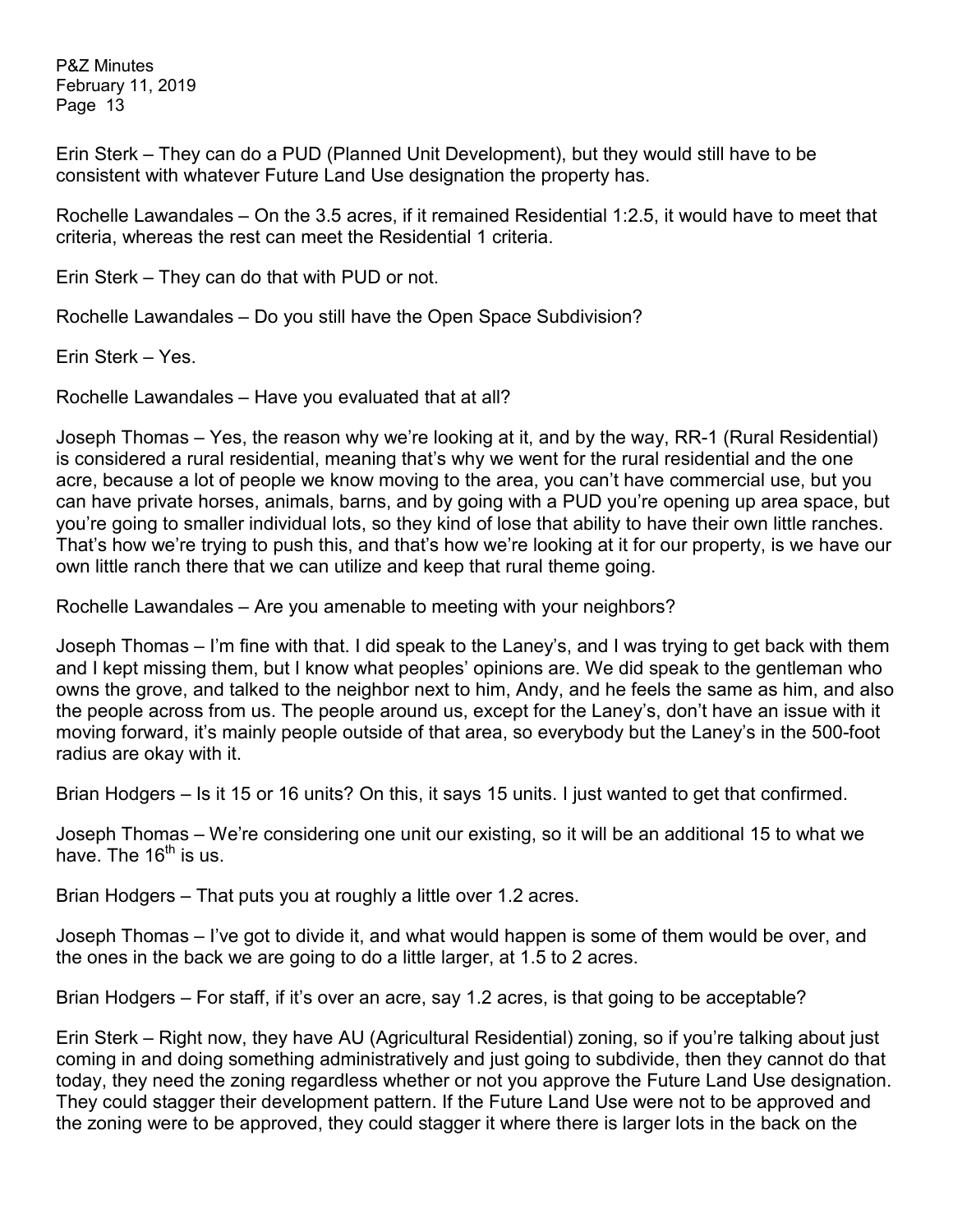Residential 1:2.5 portion, so there's a lot of options available to them. And of course, the Open Space Subdivision as well, and that could get them down to a one-acre lot size at the current zoning.

Brian Hodgers – Regarding the comments about the septic tanks, being 3,700 feet from the Lagoon, would they be required to use the new advanced, more expensive, septic tanks?

Erin Sterk – No, they're well outside that boundary.

Henry Minneboo – Ron, are you comfortable?

Ron Bartcher – I gave Rose a call because I felt pretty certain that she would not know about it, and most of the people in Scotsmoor would not know about what was going on with this.

Henry Minneboo – You raised the flag.

Ron Bartcher – I raised the flag, and that's the reason we have all these people here. I didn't see a significant problem with it, but I wanted them to have their input, because they live there. We cited the Mims Small Area Study, which actually stopped just south of Scotsmoor, and at the time we did that study there were several of us that were encouraging the people in Scotsmoor to do the same thing for the north end of the County. Unfortunately, that wasn't done. I would still encourage them to try that approach, because this is the only place that development is going to happen in Brevard County; everything else is spoken for. What we're seeing now is just the tip of the iceberg.

Erin Sterk – If I could add to that, not that the Mims Small Area Study particularly governs this property, but those folks who participated in that recommended a density reduction everywhere east of U.S. Highway 1, so the recommendation that came out of that study was that everything go to Residential 1:2.5 east of U.S. Highway 1, and the County Commission upheld the one unit per acre density allowance pretty much to the boundary that it is here, and it pretty much goes north-south, it's a very arbitrary boundary, but that is the one unit density that the Commission upheld at that time.

Henry Minneboo – What year was that?

Erin Sterk – 2007. I would assume they probably did density reductions in 2008 just after that, but they did not take the recommendation to reduce density all the way over to U.S. Highway 1.

Henry Minneboo – Have you looked at 2.5?

Joseph Thomas – Yes, initially we looked at 2.5, but just because of criteria to develop the property, what you have to do with feasibility and cost-wise, that's why we moved to the direction of the one acres. We also want to create something as nice as the rural area is; sometimes there's a lot of weird lots and we have a hodge-podge mix of properties up there, and the strange this is that with the current zoning we can go along those lines and create some weird scenarios with the property, but we feel this is a nicer and cleaner way. All the homes would be set off of Dixie Way, so as far as an impact going up and down the road, it's not going to be a huge visual impact from what it is today. It's a field, but no matter what, two homes will go there in the front and that's what it would look like at the 2.5 acres or one acre. To make it feasible and utilize our property and our investment, that's the reason we're looking at the one acre.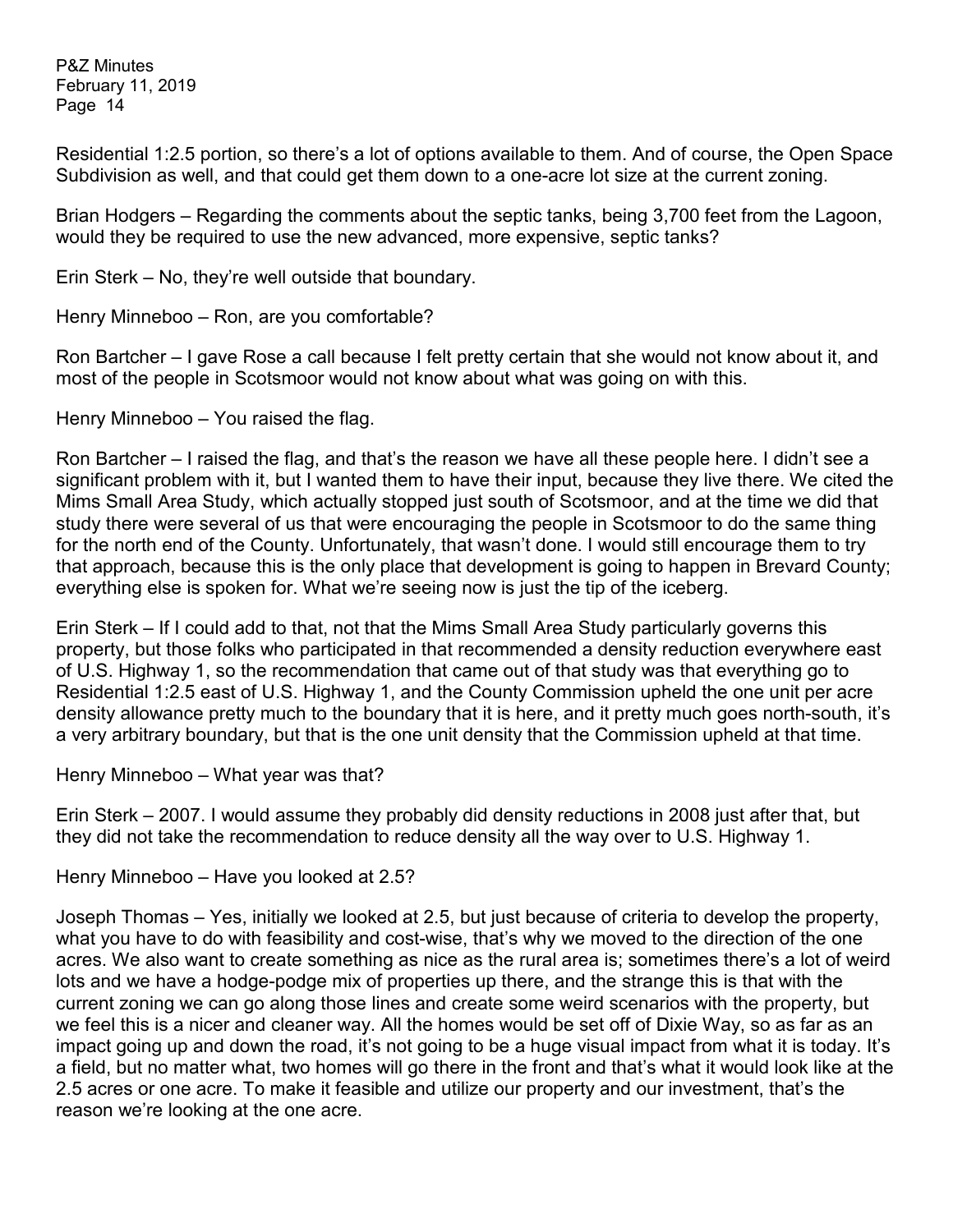Henry Minneboo – You don't have a uniqueness with having a hodge-podge up there, there's other places in the County.

Joseph Thomas – I know.

Henry Minneboo – What's the pleasure of the board?

Ben Glover – I'll make a motion to approve the request to change the Future Land Use to Residential 1.

Rochelle Lawandales – I'll second that. I think there's some value in having the property being under a consistent land use designation.

Dane Theodore – As you know, I'm the School Board representative and I'm going to address my comments to the school issue here, and then give my personal opinions. I think that the land use change is entirely appropriate, making that property consistent. I think that the rezoning, going from an allowed six to a proposed 16 is relatively insignificant, relative to some of the other rezonings that we're seeing throughout the County, as we're seeing on North Merritt Island. As they come one right after the other, I do want to address the issue of the schools. Pinewood is a very small school; it is projected to be 100 students over capacity within the next five years, so while the four new students projected based on this increase in development for this particular application isn't significant per se, the fact that Pinewood is so small, the way the School Board solves that is with either portables or rezoning. I'm going to vote yes for this item only because legislation requires a School Board to consider adjacent schools, contiguous schools, which means that Pinewood is going to send students from that area to Mims; Mims can handle the capacity, and therefore I'm obligated to vote yes, and I'm obligated not to vote no for it because theoretically it has enough capacity in the adjacent school. I just want to have the board aware of that, much like Merritt Island, as we continue to improve more and more developments in areas where the schools are going to be stressed, the problem is only going to continue, but again, because there is capacity in the adjacent school district, I am going to vote for this, both applications for comp plan and rezoning.

Henry Minneboo called for a vote on the motion as stated, and it passed 6:2, with Minneboo and McLellan voting nay.

Rochelle Lawandales – Mr. Chairman, the zoning to me is a much different situation. I am concerned about several things. One, I think there may be something in between AU (Agricultural Residential) and RR-1 (Rural Residential), whether it's Agricultural Residential, or the SR (Suburban Residential), or one of the estate categories. Have you explored any of that?

Joseph Thomas – Yes, we actually had several meetings with staff trying to figure it out. Yes, there are other zonings, but it comes down to the same density. We were initially looking at the estate zonings, but the animal rights aren't as liberal as the RR-1 zoning, but they all fall under the Residential 1 land use designation.

Henry Minneboo – What's the pleasure of the board?

Ben Glover – I'll make a motion to approve the request to rezone to RR-1.

Brian Hodgers – I'll second.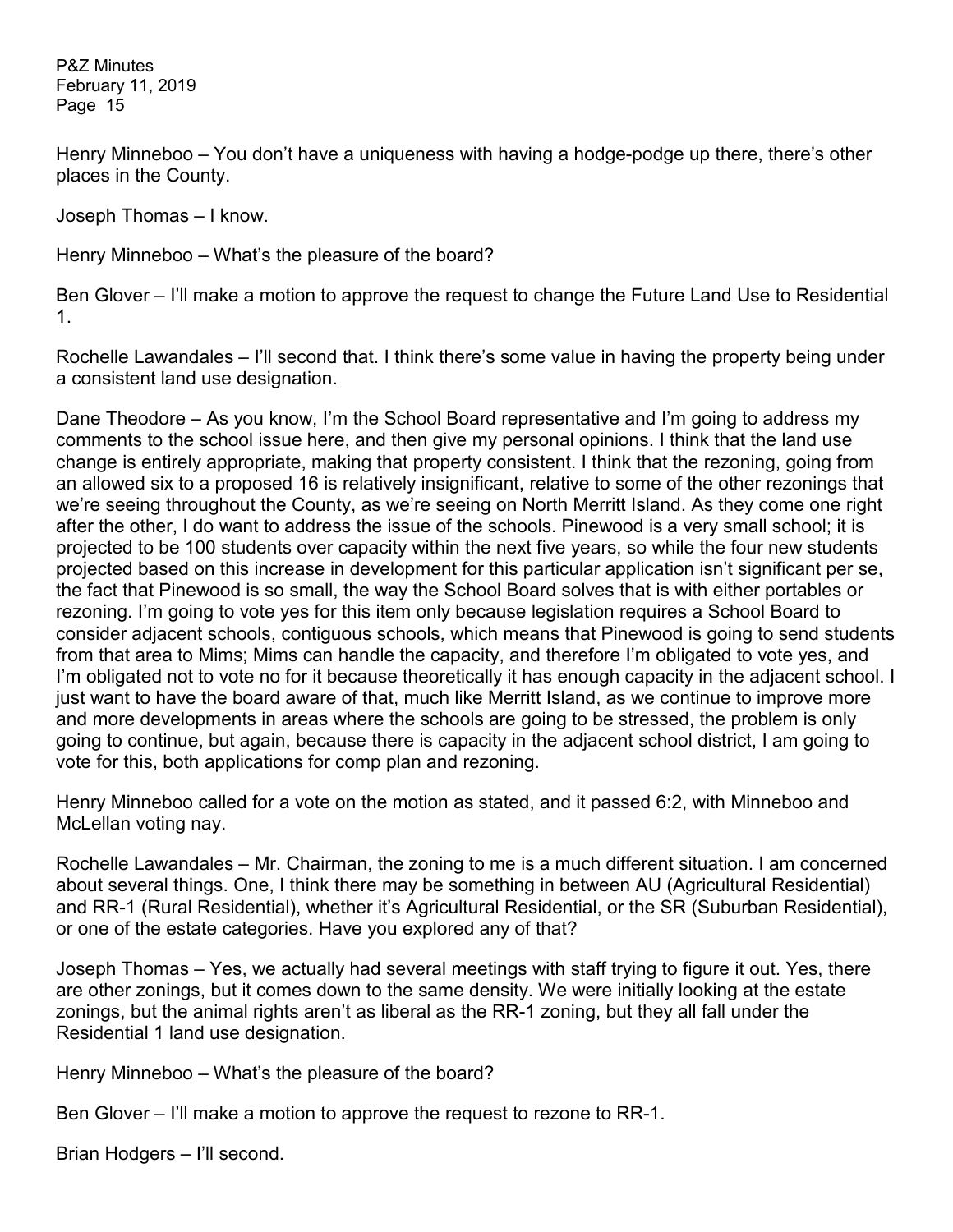Henry Minneboo called for a vote on the motion as stated, and the vote failed 4:4. Glover, Hodgers, Bartcher, and Theodore voted in favor. Minneboo, Lawandales, McLellan, and Filiberto voted nay.

Rochelle Lawandales – Maybe the best thing to do is table this and allow you to do a little more planning and consideration, and meet with the neighbors to see if there's something in between the 2.5-acre lot and a one acre lot on average, especially if you look at open space and buffering, and show everybody how you're going to handle the infrastructure, show how you're going to deal with stormwater. I think those are some unresolved things that would probably help some of us on the board, as well as some of the neighbors. Are you comfortable with that?

Joseph Thomas – Yes. Would we be tabled to the next meeting?

Henry Minneboo – That's an option, or you have the right to bring it to the Board of County Commissioners.

Joseph Thomas – I would feel more comfortable meeting with the community. I don't want to go forward with them feeling like I didn't approach them.

Rochelle Lawandales – I'm going to make that in the form of a motion.

Henry Minneboo – You're acceptable to that?

Joseph Thomas – Yes, it would just be tabled to the next meeting?

Erin Sterk – It would be March 11<sup>th</sup>. That would move you to the April 4<sup>th</sup> Commission meeting.

Joseph Thomas – It would just set us back one month?

Rochelle Lawandales – Would the March  $25<sup>th</sup>$  date give you more time? You'd still make the April County Commission date.

Joseph Thomas – We could do the  $25<sup>th</sup>$  but still meet the April Commission date?

Erin Sterk – That's right.

Joseph Thomas – Is there a plus or minus?

Erin Sterk – It just depends, we send out materials two weeks in advance. From this moment we have two weeks, so if that's not enough time to allow you to do…….some people are working on plans as a result of the meeting. If you are just trying to get that meeting held within that two weeks, you could meet the March 11<sup>th</sup> date. It's certainly up to you. We just need you to tell us what happened in your meeting with the neighbors more than two weeks in advance, that way we're not walking items onto the board.

Joseph Thomas – We'll try to have the meeting as early as possible.

Rochelle Lawandales – Move to table to March  $11^{th}$ .

Brian Hodgers – Second.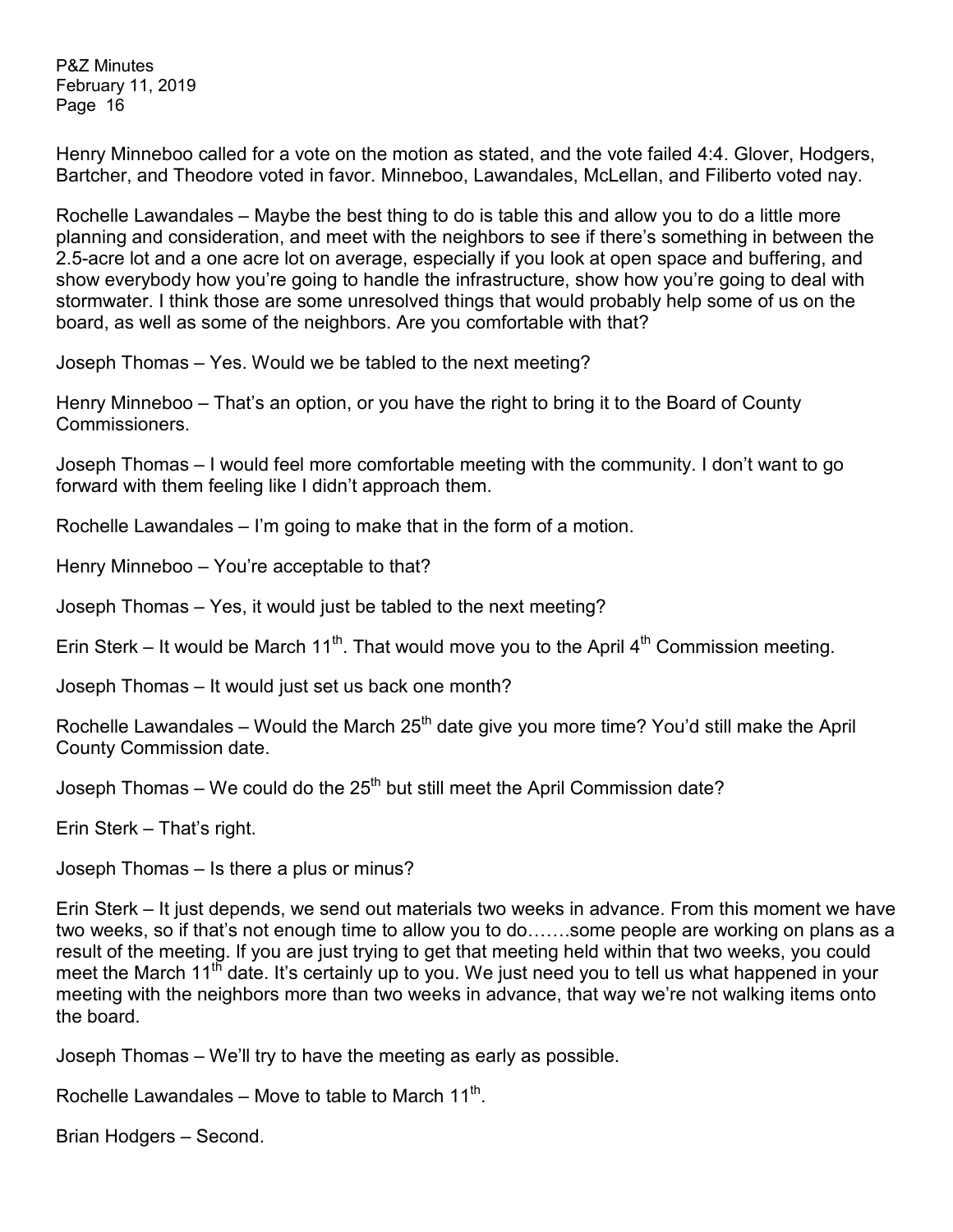Henry Minneboo called for a vote on the motion as stated, and it passed unanimously.

# **Barbara J. and Joseph J. Tulskie, Jr. - (Rodney Honeycutt):**

Removal of an existing BDP (Binding Development Plan), and requests a CUP (Conditional Use Permit) for a Temporary Security Trailer. The property is 1.55 acres, located on the southeast corner of Tangerine Avenue and North Tropical Trail. (140 North Tropical Trail, Merritt Island) (18PZ00159) (District 2) (Applicant amended the request on 01/31/19 to ask for an amendment to an existing Binding Development Plan only, removing the request for a Conditional Use Permit for a Temporary Security Trailer)

Rochelle Lawandales – Before we hear the item, there's a letter from the MIRA (Merritt Island Redevelopment Agency) Director reminding us that the Agency's board is required to hear items before they come to the Planning and Zoning Board, and MIRA tabled this at their last meeting, to February 28<sup>th</sup>, so they have not heard it. Should we table it until after the MIRA board has heard it and we get their recommendation?

Henry Minneboo – Mr. Honeycutt is coming forward.

Rodney Honeycutt – Rodney Honeycutt, 3700 South Washington Avenue, Titusville. That's a little bit annoying, because we did meet with the board. We couldn't meet in December, I guess they didn't meet. We met in January and when they mentioned that, we said the problem was we didn't want them to table it because we don't want to get tabled again. They said we wouldn't have to do that and we could go back there at the end of February and still meet the deadline. In the meantime, we met with MIRA staff and we developed a sketch to go back to them, and we changed our binding development plan to more of what they asked for. So, the aggravating part is that there was a letter and I didn't get it, and as late as the end of last week I was talking to MIRA, so that's aggravating. If I would have known about that it would have been different, but I didn't.

Rochelle Lawandales – If I understand correctly, we'll hear it and then you'll go back to MIRA on February 28<sup>th</sup> and then go to the County Commission? Is that the order of things?

Rodney Honeycutt – I heard you say, which they didn't tell me this, staff didn't at MIRA, I heard you say that we had to go before them and not be tabled before we came here.

Rochelle Lawandales – That's what the letter says.

Rodney Honeycutt – I don't know what the official word is.

Henry Minneboo – That's just sort of been this board's policy to try to let them hear it first, because one time we got out of synch where we got in here and we though we knew everything or something, and then the next thing you know it went back to them and there were some mitigating circumstances that we were unaware of, so it threw everything out of whack. Do you remember that, Erin?

Erin Sterk – Yes.

Henry Minneboo – She remembers.

Erin Sterk – This board's formal obligation, as far as MIRA (Merritt Island Redevelopment Agency), is for us to notify them. I was there when the applicant's presented to them, and I think they have met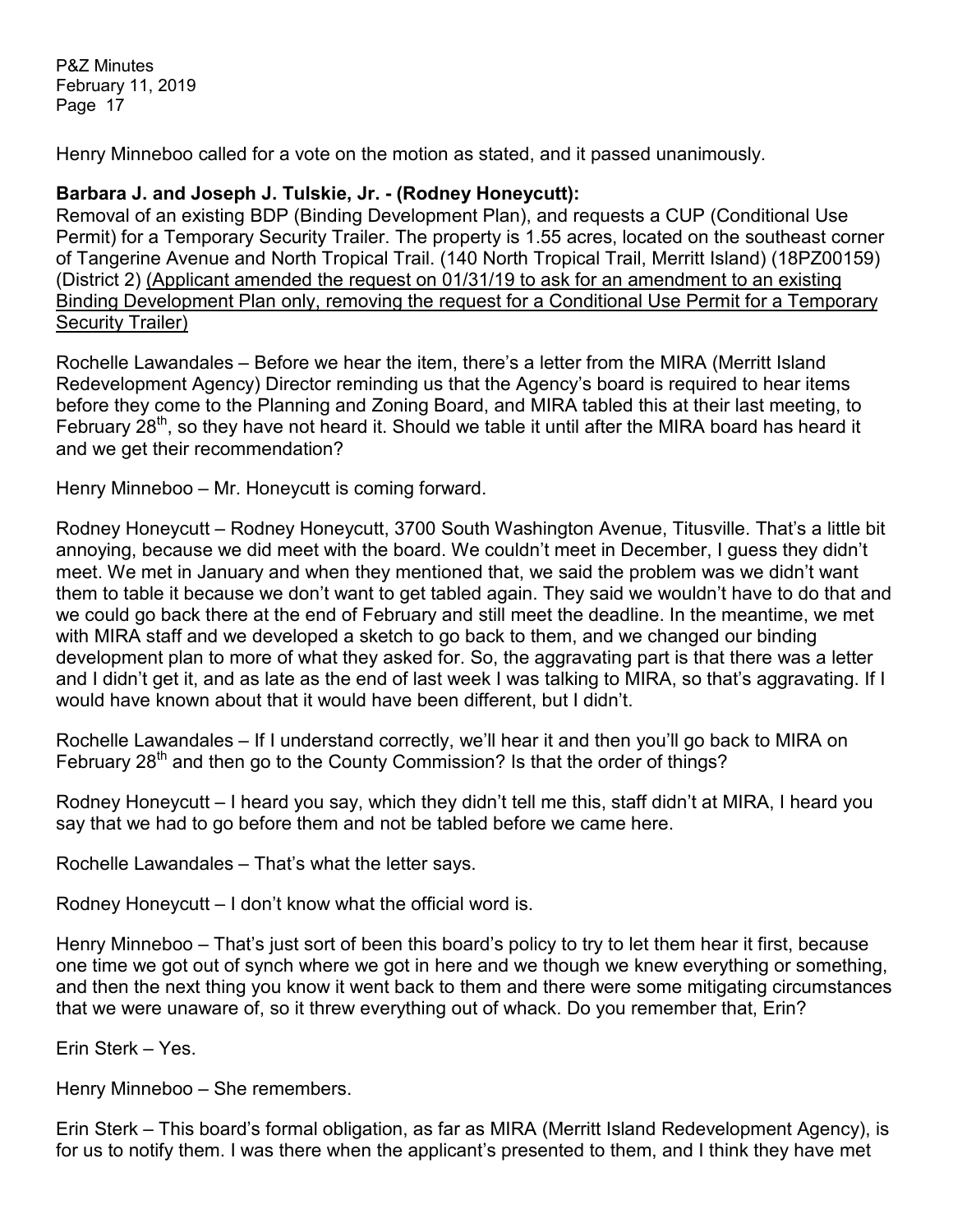with the MIRA staff and responded accordingly, which I didn't expect to happen so quickly. If Mr. Honeycutt is thinking they may be already onboard, although their staff can't speak for their board until they formally hear it, hopefully they worked out some conditions intended to meet their concerns.

Rodney Honeycutt – We met with staff but they cannot tell us how the board is going to vote. They told us what they thought the board would be looking for, so we addressed all of those items. To be straight about it, this has been a troubled piece of property and the previous BDP (Binding Development Plan) restricted only one use. My client bought this and didn't even know that, they were told it was zoned BU-2 (Retail, Warehousing, and Wholesale Commercial) and they looked at all of the hundreds of uses, but found out they wanted to just rezone it and have some uses. Based on our meeting with MIRA staff after the board meeting, we have narrowed it down to the main use we want with a future use of just a retail office in a small area. I think it's extremely reasonable, but as far as the MIRA board, I think it's like a gestapo and they'll want us to have one use and come back every single time and spend another \$3,000 to get the next use, and I don't think that's fair. We're here with what we think is something reasonable. I understand you guys have a decision to make, and we're totally open to what you decide.

Rochelle Lawandales – But you realize you are scheduled to go back to them on the  $28^{th}$ ?

Rodney Honeycutt – Yes, and it will be before the County Commissioners meeting. We're prepared to go back to that meeting, we've already developed the sketch they wanted, which we can share with you if you want, and we revised the BDP.

Rochelle Lawandales – In the interest of disclosure, I was the one who worked on that property and did the rezoning and did the BDP that's currently on there.

Henry Minneboo – I just hate to get out of synch. I know it's not fair, and as long as it doesn't cost money, except time, we're trying to be good neighbors.

Erin Sterk – I can tell you that the list of uses that are proposed now limited by this BDP are significantly fewer than what was before you a few days ago. I think you were retaining all of the BU-1 (General Retail Commercial) uses and restricting only gas stations and drive-through restaurants at that time due to our preliminary concurrency and transportation concurrency concerns. Since you met with MIRA you came back with a BDP that significantly limits it to just a retail office building and just the recreational vehicle display sales, so there's quite a restriction proposed as part of this request.

Henry Minneboo – My interest is this board, and if we make a decision that turns out, it's going to be our fault, so I'm going to let MIRA be first.

Barbara Tulskie – My name is Barbara Tulskie, I live at 3 West Point Drive, Cocoa Beach. There is a financial impact because what we want to do is consign recreational vehicles, and this is the season. The longer we wait, the harder it is, and we might put ourselves right out of the season until fall again. We didn't know the old owners, if we say we're going to do it we're going to do it. We met with MIRA and staff and we will meet with them again before the next meeting. I really don't want this tabled. I don't want to go another month; we put a lot of money into this property and we're passionate about it because we want to make something nice for that area, and to push us off another month. We already met with MIRA (Merritt Island Redevelopment Agency).

Henry Minneboo – How many days from today before it would be finalized by the Board?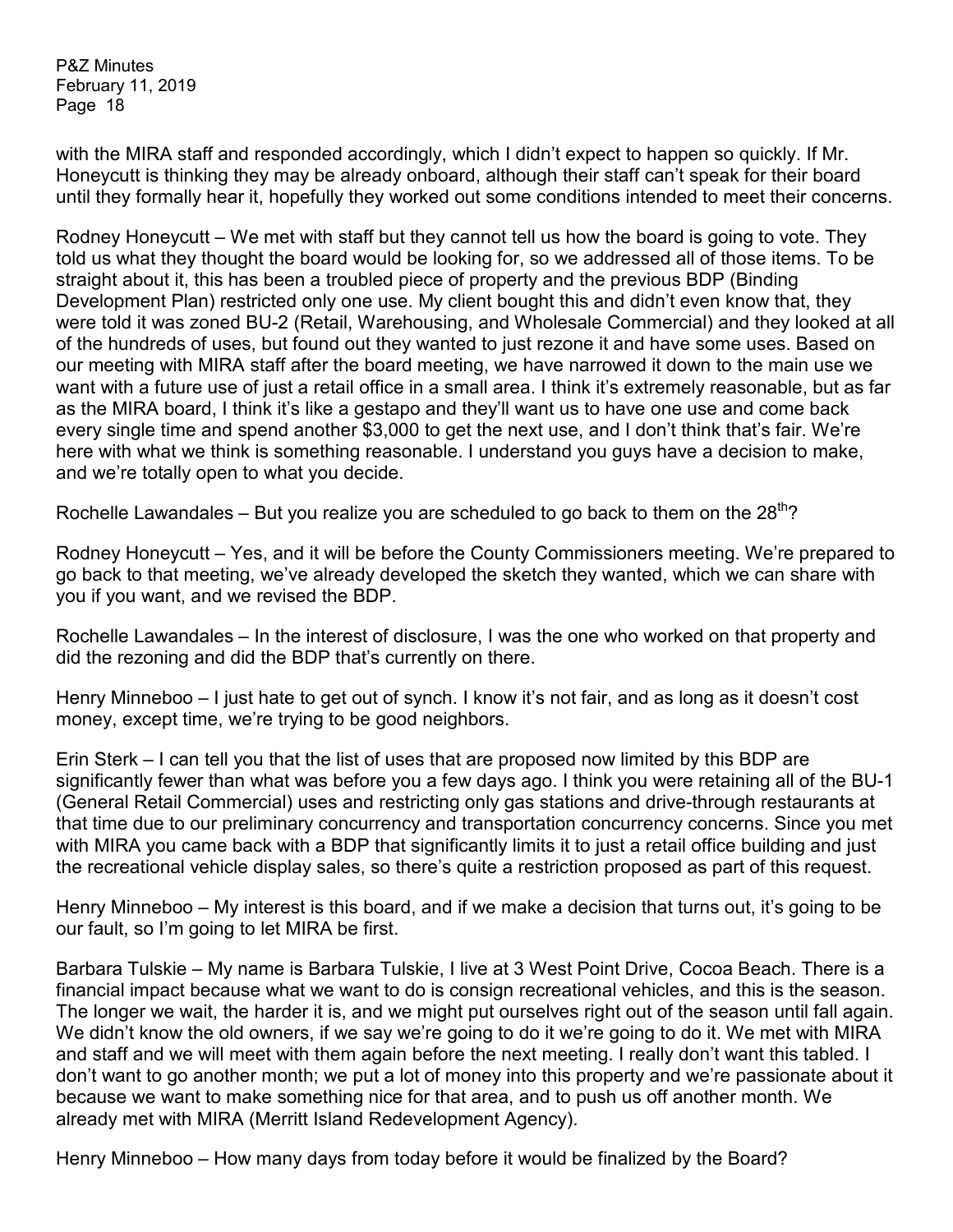Erin Sterk – With the current schedule?

Henry Minneboo – Yes.

Erin Sterk – It would be over in March, and it would be one month further, so April, 20 to 25 days.

Henry Minneboo – What's the pleasure of the board?

Brian Hodgers – They've already met with MIRA (Merritt Island Redevelopment Agency), but MIRA didn't vote on it, so the next meeting is February  $28<sup>th</sup>$  and they're going to vote on it?

Henry Minneboo – Yes, that's my understanding.

Brian Hodgers – They vote on it on the 28<sup>th</sup>, couldn't they come back before us on March 11<sup>th</sup>, which is just before the County Commission meets?

Erin Sterk – It's after. The Commission meets before that in March.

Henry Minneboo – That's about 30 days.

Erin Sterk – It would take it out to the April Board meeting.

Brian Hodgers – And MIRA isn't going to meet again before that so they can get that moved up?

Erin Sterk – No, they don't meet again, they meet once a month.

Henry Minneboo – You've been attending those meetings, haven't you?

Erin Sterk – Yes.

Henry Minneboo – We need help here, because this seems to be trivial to some degree, but it may not be as trivial as it appears. Do you think they'll pass this?

Erin Sterk – I can see that they have significantly responded to the concerns of MIRA. Whether or not they responded enough is for them to decide, but they have made some major changes, and they did coordination quite a bit quicker than I anticipated. The one thing I haven't seen from the applicants that they may want to present today is the concept plan that the MIRA board was intent on seeing.

Brian Hodgers – I think if we're making a decision maybe we should see if there's anybody here to speak against it.

Henry Minneboo – I don't think there's anybody against it.

Joseph Tulskie – My name is Joseph Tulskie, I reside at 3 West Point Drive, Cocoa Beach. We feel, and we're both professional engineers, we have an engineering company also, and we're aspiring to start this business to help bring jobs into the neighborhood. This is more like a process thing because it's a catch-22, we need just the zoning cleared from that special use that we've been cramped with, with 8-foot walls and all these special things we weren't aware of. The cost to even try to implement that at the beginning of a business would be quite difficult. We will still have to submit a site plan, so we're going to come back in full disclosure to MIRA. I think MIRA is excited to have owners like us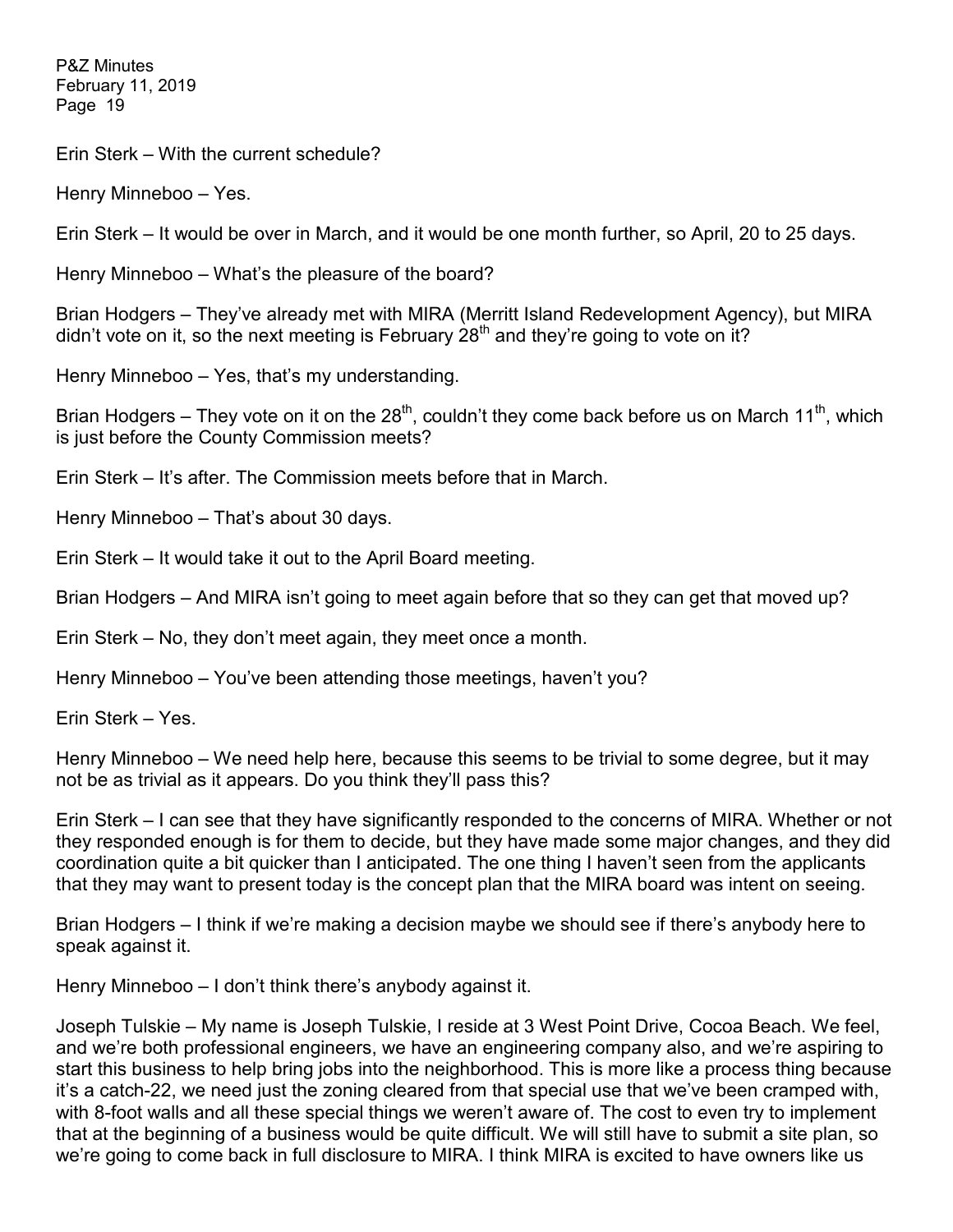that are going to be involved in the community for many years. I think this is a process, we're going to have MIRA's approval at the next submittal, and maybe that will resolve some of your concerns.

Henry Minneboo – Being a professional engineer I'm a little surprised you didn't see these flags, that that thing was saturated with flags.

Joseph Tulskie – What do you mean? How could I see that? We contacted the County. We had a real estate agent. We were moving with excitement and enthusiasm to do this because we really thought we'd have this season, but as my wife said, it's eroding.

Henry Minneboo – Thank you, very much. What's the pleasure of the board?

Rochelle Lawandales – I can go either way; however, this is one of the largest properties in Merritt Park Place or it's their key focal point. I'd really prefer to have the benefit of their thinking in terms of the use. I don't know what our action today would do to their action on the  $28<sup>th</sup>$ .

Henry Minneboo – Can we approve this contingent upon their approval? Therefore, they don't have to come back.

Jad Brewer – Just to be clear, the ordinance only requires it to be forwarded to MIRA (Merritt Island Redevelopment Agency), so you can take action if you choose to do so. The question would really be, is a recommendation based on someone else's recommendation actually a recommendation? I'd be careful on how that was worded for sure. And then the question comes in if they don't approve, but it's for something trivial that you would have approved anyway, regardless of that objection.

Rochelle Lawandales – The bottom line is that it's going to go to them before the County Commission whether we vote it up or vote it down.

Brian Hodgers – If we hear it, we approve it and MIRA doesn't, it's going to come out at the County Commission meeting that we approved it and they didn't. It's ultimately their decision anyway.

Erin Sterk – You could include some insertion that the Board of County Commissioners take careful consideration to the MIRA recommendation, and include in your motion a recognition that this item was heard before them.

Rochelle Lawandales – That's a good suggestion.

Henry Minneboo – Let's go for it.

Rodney Honeycutt – We've discussed a lot of this item already. Basically, it's already zoned BU-2, (Retail, Warehousing, and Wholesale Commercial) restricted only to a mini-warehouse and lawn service use, and BU-1 (General Retail Commercial) uses. My client wants to have recreational vehicle sales by consignment, and so they would be displayed onsite, and that covers about twothirds of the site. On the balance of the site to the east, in the future, they have another use they could have without having to come back and go through this, and it's just a small retail and office building of about 2,600 square feet. We have revised the BDP (Binding Development Plan); we met with MIRA (Merritt Island Redevelopment Agency) staff on Tuesday and revised the BDP by the end of the week and got everybody to look at it.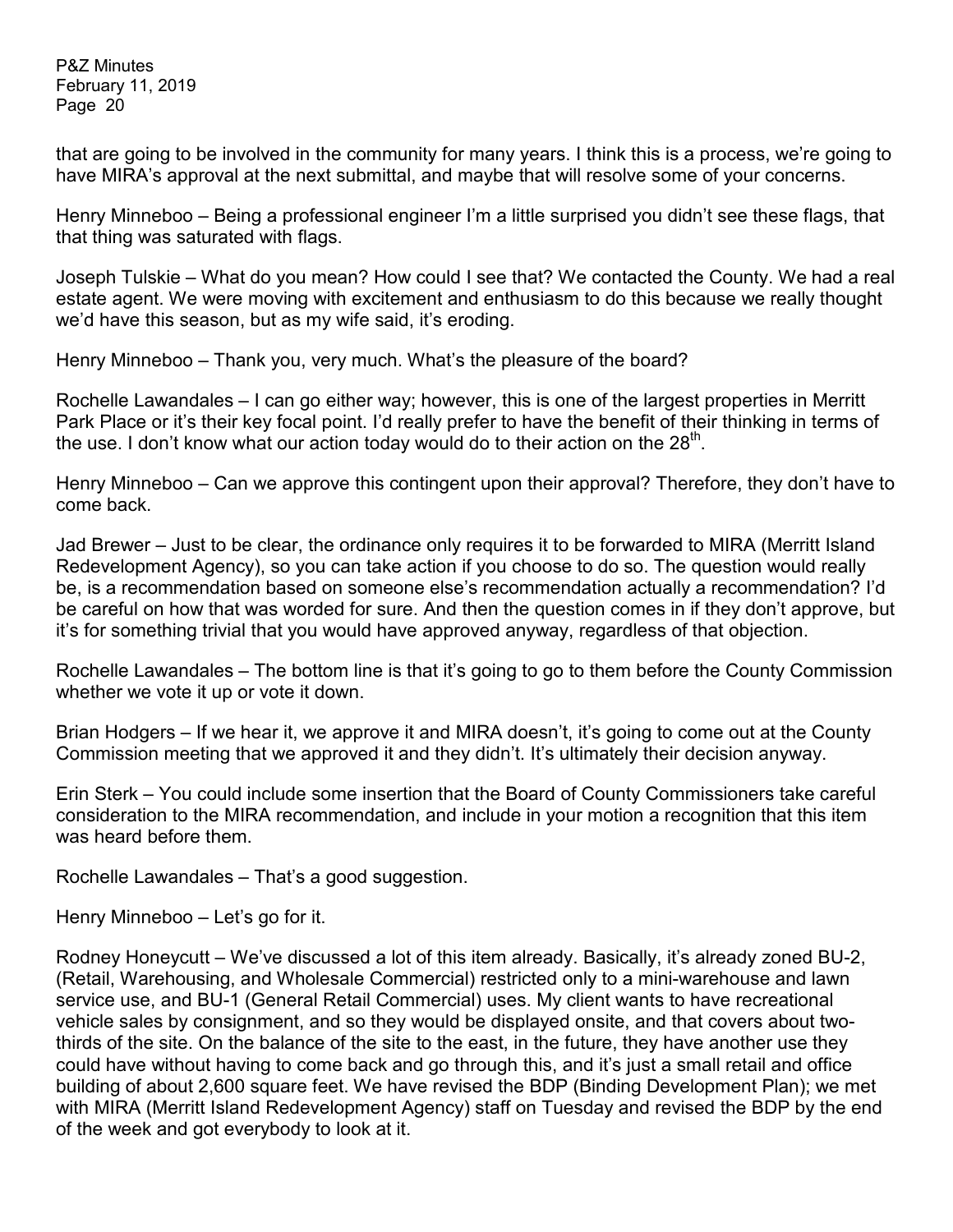Henry Minneboo – The septic tanks have been removed?

Rodney Honeycutt – Yes, all of that was removed some time ago. We have two existing access points; the one off of North Tropical Trail comes in where there will be a small parking area and a sales office; there's recreational vehicle parking on the north side; and there's a covered area that they can do detailing and minor repairs, such as oil changes. On the east side, there's the future office retail building and it can only be one-story, 2,600 square feet maximum, due to the parking requirements. As far as the BDP (Binding Development Plan), we didn't list a lot of these items, but in talking with staff I was told that one thing MIRA (Merritt Island Redevelopment Agency) looks at is, "you had 12 items before, and now you only have six". The reason is because you follow the site plan process you follow the code and address two-thirds of the items in the BDP, but we put them back in here. We say we'll limit the uses to recreational vehicle display sales with detailing and minor repairs, and a future retail office building at a maximum 2,600 square feet. The only access points will be North Tropical Trail and the existing Tangerine Avenue, which will be updated to Brevard County standards. There will be an access gate on North Tropical Trail, which will be access to the recreational vehicle area. The property will be completely buffered by plantings, a fence, and an opaque gate to North Tropical Trail, and no parking of vehicles from this use will be allowed on the street. A lot of people around there park on the street, and we can't control the street, but we can say we won't have anything to do with it. All of the other items listed in the BDP are standard items. We're asking you to approve this and move it forward, and I'd be glad to take any questions.

Rochelle Lawandales – Will the retail office building uses be defined by the BU-1 (General Retail Commercial) category or the BU-2 (Retail, Warehousing, and Wholesale Commercial) category?

Rodney Honeycutt – BU-2.

Rochelle Lawandales – Would you be willing to restrict it to BU-1?

Rodney Honeycutt – BU-1 allows general retail and office?

Rochelle Lawandales – Yes.

Rodney Honeycutt – Yes, that's all we're planning on doing.

Henry Minneboo – On the Tangerine Avenue driveway, is that aligned with the one on the north side?

Rodney Honeycutt – I don't know, but it's the existing one. We'll update it to whatever is required.

Erin Sterk – I'm concerned about the condition binding them to the location of those existing access points. What they're doing here is essentially combining these lots. Right now, there's a driveway to the northern lot and no driveway into the southern lot, so we have an opportunity when we develop this property, to move that driveway further away from that intersection, if that were to be perceived as safer. I can't speak to traffic operations; we got this on Friday, but I'm kind of concerned about boxing ourselves into the ability to review the access to the property at site plan. I would just want to include a little bit more cautious language in this condition that doesn't restrict that opportunity.

Rodney Honeycutt – We were trying to be closer to what the previous BDP was, but we'd be glad to say, "as long as it meets current County standards", and it pretty much says that, by the way.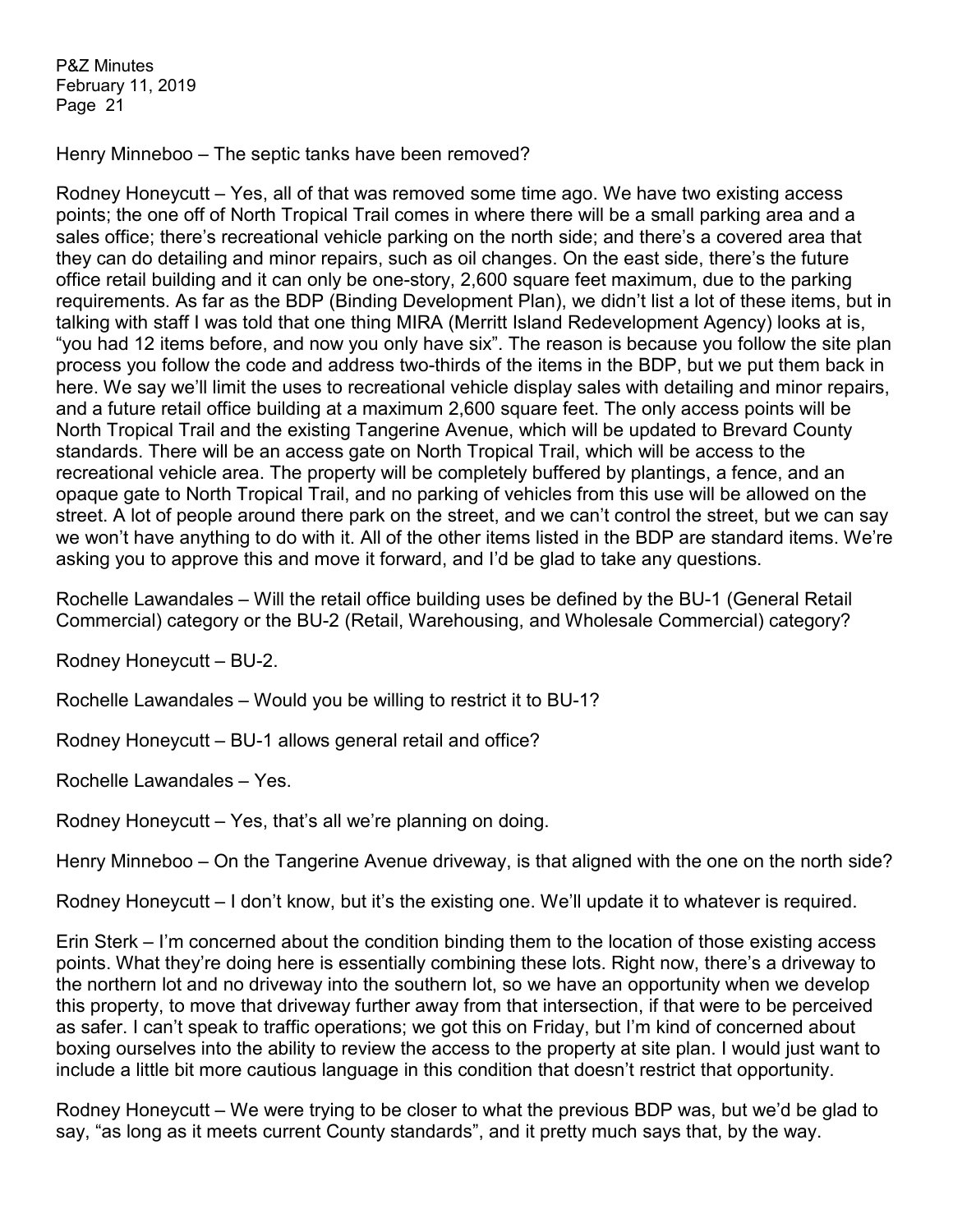Erin Sterk – Yes, just subject it to site plan approval.

Rodney Honeycutt – It says subject to current County standards.

Brian Hodgers – The current and future use of the sales office, is it going to be a trailer, or is it going to be a permanent building.

Rodney Honeycutt – It will probably not be a trailer, but a pre-engineered building, which is approved through a different group, the same as a home.

Rochelle Lawandales – That's for the recreational vehicle sales? The future office and retail will be standard built?

Rodney Honeycutt – That will be a brick and mortar building.

Henry Minneboo – What's the pleasure of the board?

Public comment:

Bradley King – My name is Bradley King, and I work at Aladdin Hotel, which is right behind this property. I'm curious to know the type of permanent building that will be there. He described a trailer, and if that trailer is also there, is there something that will be proposed down the road as a permanent status? Or is this something that's just going to be strictly recreational vehicle sales?

Rodney Honeycutt – The sales building for the recreational vehicle sales will be a pre-engineered building. The future retail office building will be a brick and mortar type of building.

Erin Sterk – I have one question about the locations on the concept plan. I want to be very clear, because we're running into this frequently, is whether or not this concept plan is binding. Staff has not reviewed to ensure that this meets County code, so if there's some clarification about location of that future retail and office building, I'm not sure that you'd want to include that in the condition, but the way we're perceiving this right now is this is conceptual, so the only thing that's binding is what's in the language of these conditions. If the location of the sales building is on your minds, put it in language.

Henry Minneboo – We have the ability here to say it, but it's a concept, we're not going to get into the engineering business on this board.

Rochelle Lawandales – We've got the sales office on the north side that's going to be the preengineered building. What is the accessory structure that you're anticipating for repairs and detailing?

Rodney Honeycutt – At the most, it would be a metal-type building with a metal top on it. At the least, it would be a metal-type structure with a fabric top. It's just something to keep out of the sun if detailing a recreational vehicle.

Henry Minneboo – It would have to be at least 15 feet high.

Rochelle Lawandales – How high is the fence?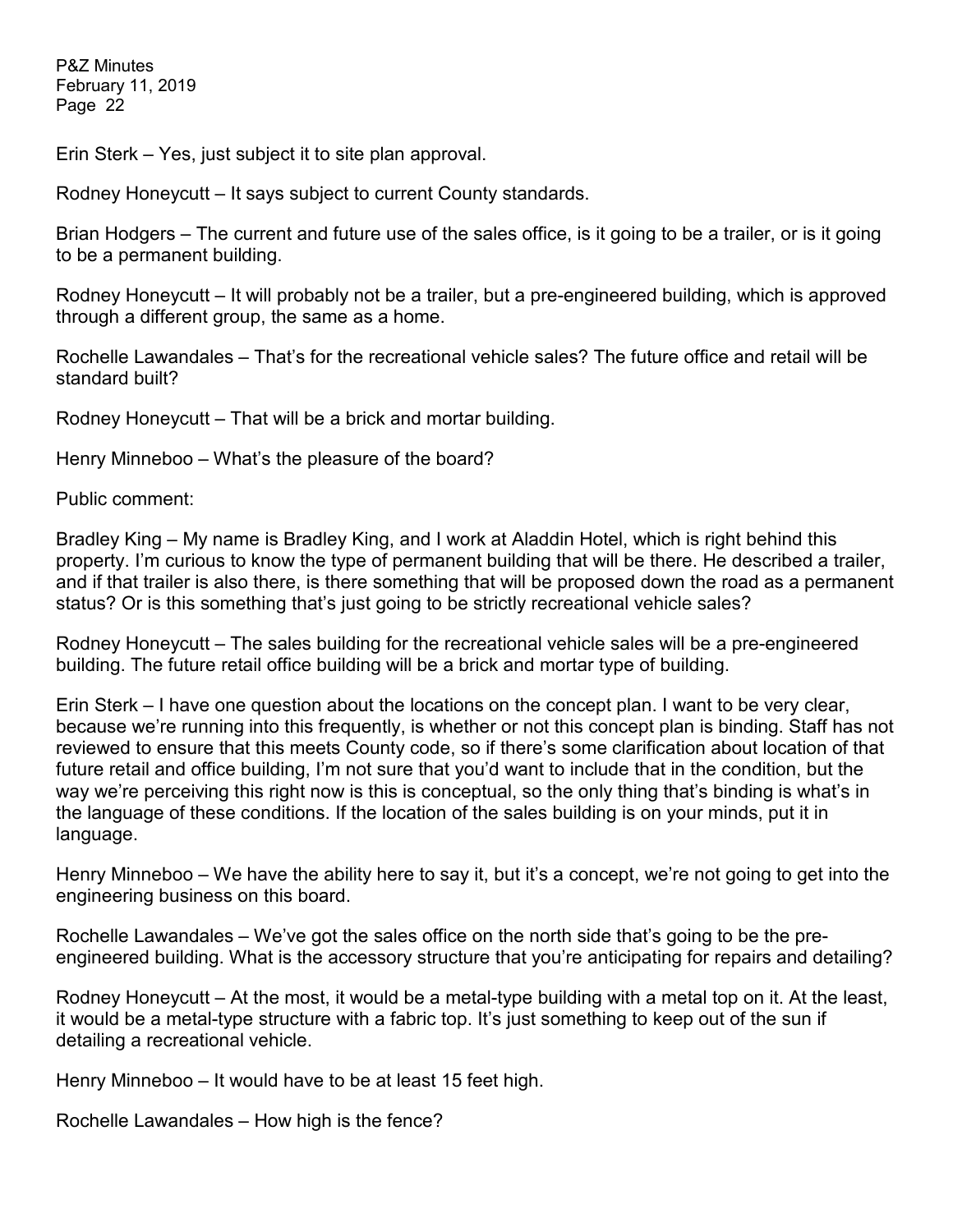Rodney Honeycutt – The standards are 6 feet. In certain areas the landscape is higher than that, but it will be 12 or 15 feet, and so will the recreational vehicles.

Brian Hodgers – Is the sales office that's pre-manufactured going to stay there once the permanent structure of 2,600 square feet is built?

Rodney Honeycutt – Yes, there will be two uses on the site.

Ron McLellan – I'll move for approval.

Peter Filiberto – I'll second.

Henry Minneboo called for a vote on the motion as stated, and it passed 7:1, with Lawandales voting nay.

## **John L. Jackson, Trustee – (Bruce Moia):**

A Small Scale Comprehensive Plan Amendment from NC (Neighborhood Commercial) and CC (Community Commercial) to all CC. The property is 3.28 acres, located on the north side of State Road 46, approximately 0.2 miles west of the Interstate 95 and State Road 46 interchange. (No assigned address. In the Mims area.) (18PZ00160) (District 1)

## **John L. Jackson, Trustee – (Bruce Moia):**

A change of zoning classification from GU (General Use), BU-1 (General Retail Commercial), and BU-2 (Retail, Warehousing, and Wholesale Commercial) to all BU-2. The property is 16.4 acres, located on the north side of State Road 46, approximately 0.2 miles west of the Interstate 95 and State Road 46 interchange. (No assigned address. In the Mims area.) (18PZ00162) (District 1)

Bruce Moia – My name is Bruce Moia, I'm the President of MBV Engineering, representing the applicant. What we have before you today is approximately a 16-acre parcel of land located on the north side of State Road 46, just west of the I-95 interchange. What we're proposing is a truck stop with a convenience store, truck and trailer parking, tire care center, and a fast-food restaurant. There is a demand there for this use; it's a stop for truckers, a place where they can rest, get something to eat, and fuel up and get back on the road. There's also an outparcel that we're hoping to do a proposed hotel on in the future, but for right now Love's wants to put a truck stop there. The project has three different zonings and two different land uses, so we want to consolidate that and make it consistent and do all Community Commercial for allowable uses, and then rezone it to BU-2 (Retail, Warehousing, and Wholesale Commercial). We have had a traffic study done, because this is a \$14 million investment, probably \$500,000 in diesel taxes that will be available to the County on an annual basis, so we think there's a real benefit to this project. The traffic study shows there will need to be a signal at Carpenter Road and State Road 46; it will also require a westbound right turn lane, and eastbound left turn lane, so it will be quite an improvement to the intersection of Carpenter Road and State Road 46. It will create more capacity and be easier for vehicles to get in and out of that intersection. We will be coordinating with the FDOT (Florida Department of Transportation). Not to burden the roadway, we have entered into a binding development plan so we're limiting our floor areas so that we're not blowing out the road, we're limiting it to just what we need. We're hoping to get your approval and I am here to answer any questions.

Henry Minneboo – What's the total acreage?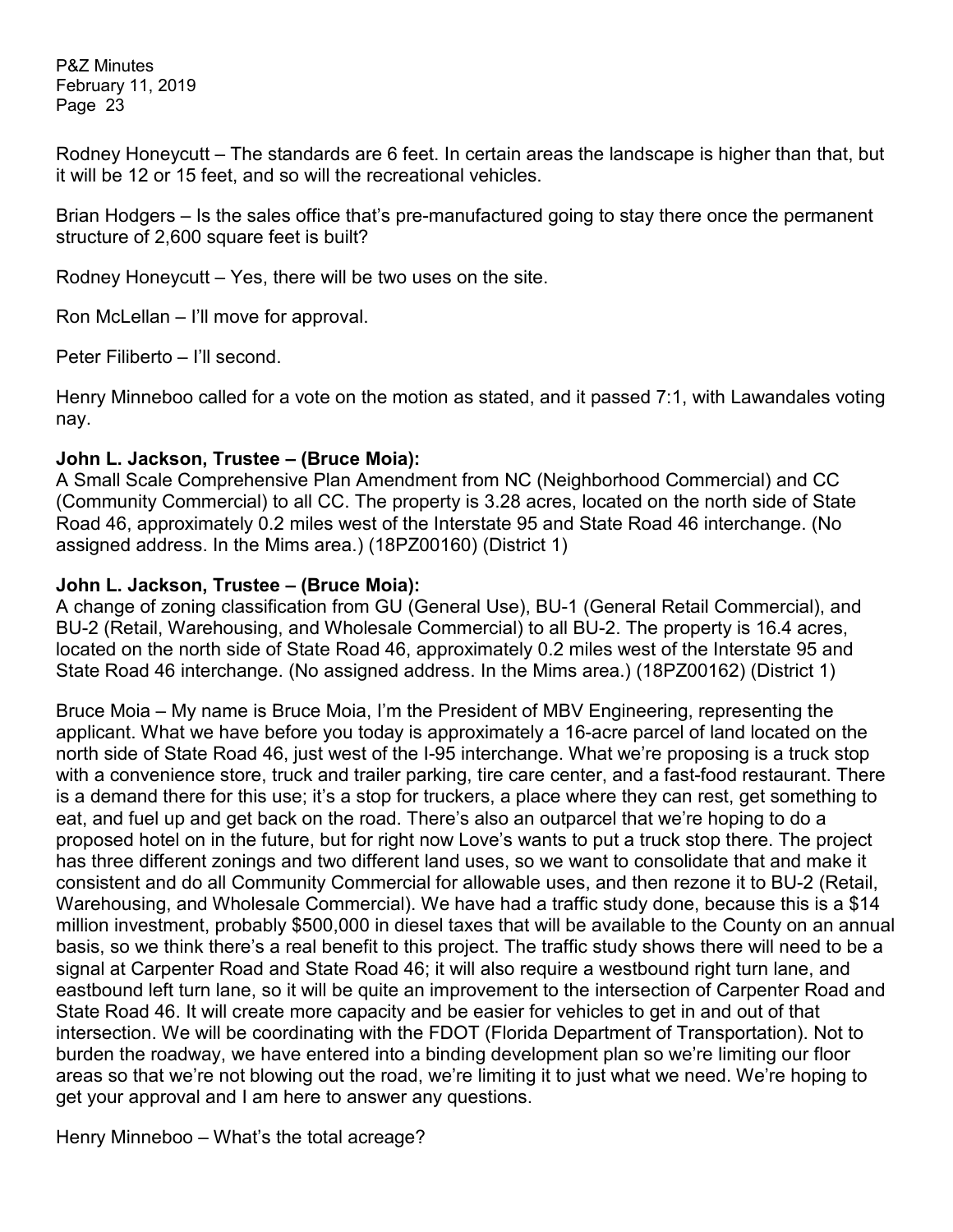Bruce Moia – About 16.1, but it's a smaller piece of 134 acre property that is owned by the applicant.

Ron McLellan – That's a perfect place for that truck stop.

Rochelle Lawandales – It absolutely is.

Peter Filiberto – There's only a few Love's truck stops around the state.

Bruce Moia – The closest one north is in Daytona Beach, and south is Fort Pierce.

Public comment:

William Park – I'm William Park and I am the real estate broker who represents the seller in this situation, and I live in Orlando, 3736 Lake Margaret Drive. As stated, the property is 134 acres overall. We believe the development of this travel plaza will be the catalyst that will attract other uses, which can include restaurants, as well as hotels, and we believe the existence of the travel plaza will help development in that area. According to the Mims Small Area Study, this property permits these more intense kinds of land uses. We know there is already a convenience store and gas station that this property will surround on two sides, so the use of selling fuel at this location is not something that will be new. We believe that in the future the rest of the property will probably be developed as residential uses that will be buffered from the commercial area.

Rochelle Lawandales – I'll move approval.

Brian Hodgers – Second.

Ron Bartcher – The Mims Small Area Study said this was an area that was to be developed, and in the Mims area we know that's going to happen, and we support this. The traffic study indicates that the proposed traffic signal is going to be fairly close to the intersection. You said you have not had discussions with the FDOT (Florida Department of Transportation) yet?

Bruce Moia – I haven't personally, but the traffic engineer has.

Ron Bartcher – What I would like, if possible, is for the results of the FDOT's review to be shared with this board. The reason is that as this develops, I think it's important that we as a board know what the DOT wants to do and what other things may happen on the other side of the interstate. We know there's going to be a real estate office over there and there may be other things happening over there. If there's any way you can share that with us that would be great.

Bruce Moia – Our engineer can answer that.

Tim Adkinson – Tim Adkinson, I'm from Jacksonville, 4639 Sugar Creek Drive. Bruce has been helping us work with the County. Along with the traffic engineer, we have met with FDOT and we could share all of those results. They've asked us to do some things and we're working through the numbers, but we can share all of that.

Henry Minneboo – You don't have to give us all of the traffic counts in the package.

Ron Bartcher – I'd like for staff to be sure that they share this with the TPO (Transportation Planning Organization), the fact that this development is happening now, because one of my goals is to try to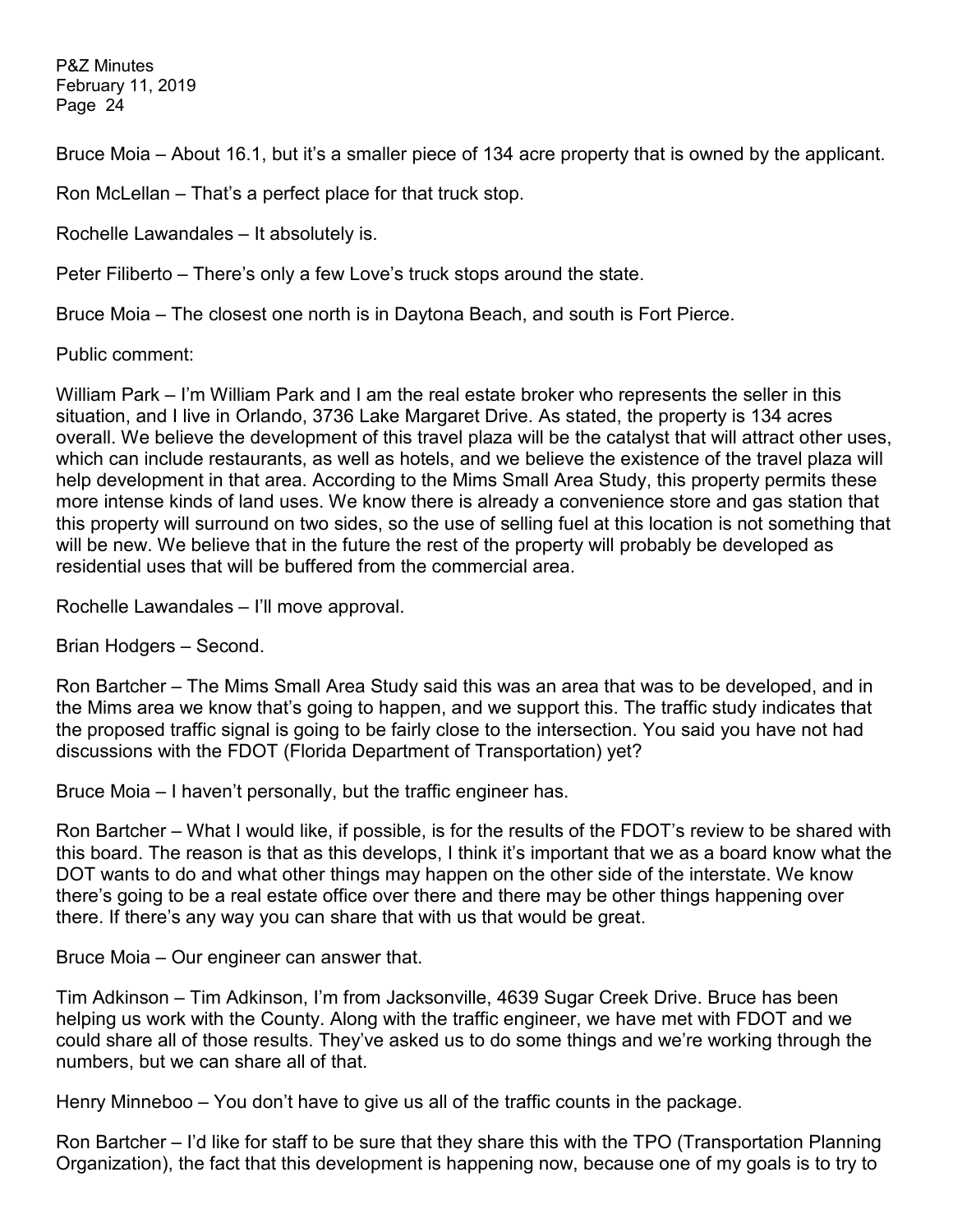get State Road 46 on the long-range plan, and this will help do that. Right now, State Road 46 is not in anybody's planning stages.

Erin Sterk – That's something that we recognized when going through the preliminary concurrency analysis. If you look at everything that has Community Commercial or Neighborhood Commercial, the road won't support it, so I think the planning of that road is significantly behind. They're doing that long-range transportation plan update now, so I hope to capture this corridor as one of the ones in there with future widening identified. We got the binding development plan which changed the limitation on uses, so are we getting a revised study and signal warrant that recognizes those figures before the Commission meeting?

Bruce Moia – Yes.

Henry Minneboo called for a vote on the motion as stated, and it passed unanimously.

I've read the rezoning request into the record, so you can make a motion.

Peter Filiberto – I'll make a motion to approve.

Ron McLellan – Second.

Peter Filiberto – With a binding development plan.

Henry Minneboo called for a vote on the motion as stated, and it passed unanimously.

#### **Brevard County Board of County Commissioners – (Tim Lawry):**

A change of zoning classification from BU-1 (General Retail Commercial) and IU (Light Industrial) to GML(H) (Government Managed Lands – High Intensity), with removal of an existing BDP (Binding Development Plan. The property is 6 acres, located on the southwest corner of Pineda Causeway and the Florida East Coast Railroad right-of-way. (2905, 2915, and 2925 Pineda Causeway, Melbourne) (18PZ00162) (District 4)

Tim Lawry – My name is Tim Lawry, and what we have is a traffic operations center, and we have a traffic operations management building that we're going to construct. The operations center is already there, it's an existing warehouse that we're turning into the operations center, and for the future management building that will come later.

Ron Bartcher - The sign facility, is that an existing facility that you're moving there?

Tim Lawry – Yes, it is.

Ron Bartcher – Do you have any measurements of how much noise that creates for the neighborhood?

Tim Lawry – It doesn't make any noise. The metal signs get fabricated somewhere else and is brought in; the only thing that they're doing there is laminating the stickers onto the signs.

Ron Bartcher – Are there existing businesses in that warehouse?

Tim Lawry – There was until the County purchased it and everybody moved out.